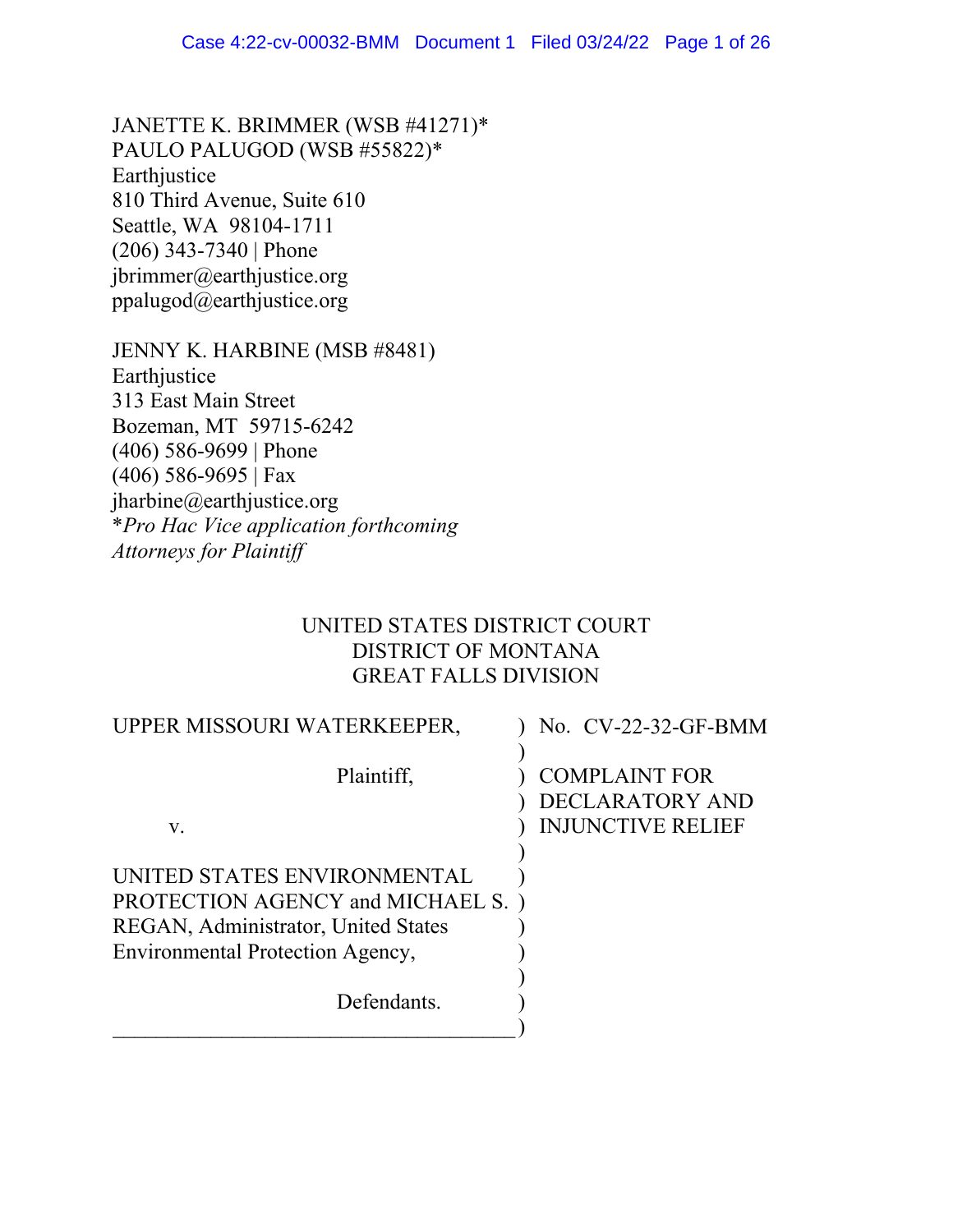## INTRODUCTION

1. Plaintiff Upper Missouri Waterkeeper ("Waterkeeper") brings this action to address the failure of the U.S. Environmental Protection Agency ("EPA") to comply with its mandatory duty under the Clean Water Act to approve or disapprove revised water quality standards for Montana waters.

2. Waterkeeper also brings this action under the Administrative Procedure Act for: (1) EPA's unlawful withholding of action under the Clean Water Act's deadlines for approving or disapproving Montana's revised water quality standards; and (2) EPA's unreasonable delay in acting on Waterkeeper's petition to EPA to review and either approve or disapprove Montana's revised water quality standards.

3. As set forth in detail below, Waterkeeper asks that the Court direct EPA to comply with its mandatory duty, or in the alternative, act on Waterkeeper's petition.

## PARTIES AND STANDING

4. Plaintiff Upper Missouri Waterkeeper, Inc. ("Waterkeeper") is a nonprofit membership organization dedicated exclusively to protecting and improving the ecological and aesthetic qualities of Southwest and West-central Montana's Upper Missouri River Basin. Waterkeeper is located at 24 S. Wilson Ave., Suite 6-7, Bozeman, Montana 59715. As part of its mission, Waterkeeper engages in

-2-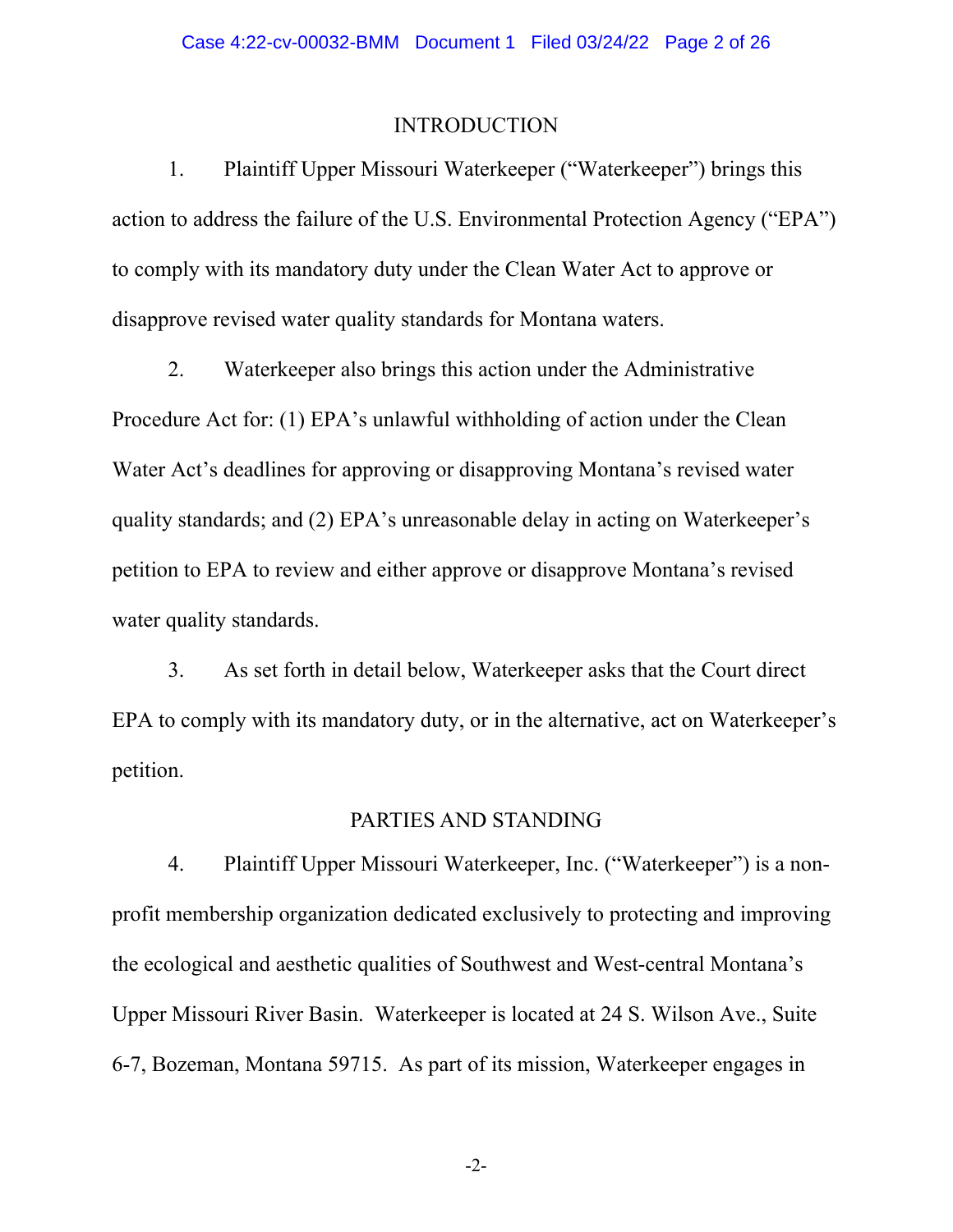### Case 4:22-cv-00032-BMM Document 1 Filed 03/24/22 Page 3 of 26

policy, science and rulemaking related to Montana's implementation of its Clean Water Act duties and citizens' guarantee to a clean and healthful environment under our constitution.

5. Defendant United States Environmental Protection Agency ("EPA") is an agency of the United States charged with overseeing and approving or disapproving state water quality standards pursuant to 33 U.S.C. § 1313 to protect the public health or welfare, enhance the quality of water and serve the purposes of the Clean Water Act.

6. Defendant Michael S. Regan, the chief officer and Administrator of EPA, is the federal official ultimately responsible for EPA's administration and implementation of its legal duties. Administrator Regan is sued in his official capacity.

7. Waterkeeper's donors, supporters, and members reside on or near, or recreate on the waters of Montana, including waters affected by nutrient water quality standards. EPA's failure to act on and disapprove Montana's repeal of previously EPA-approved numeric water quality standards injures Waterkeeper and its members by allowing Montana to promulgate and implement water quality standards and issue National Pollutant Discharge Elimination System ("NPDES") permits that are not protective of designated uses—uses to which Waterkeeper's members put Montana's waters.

-3-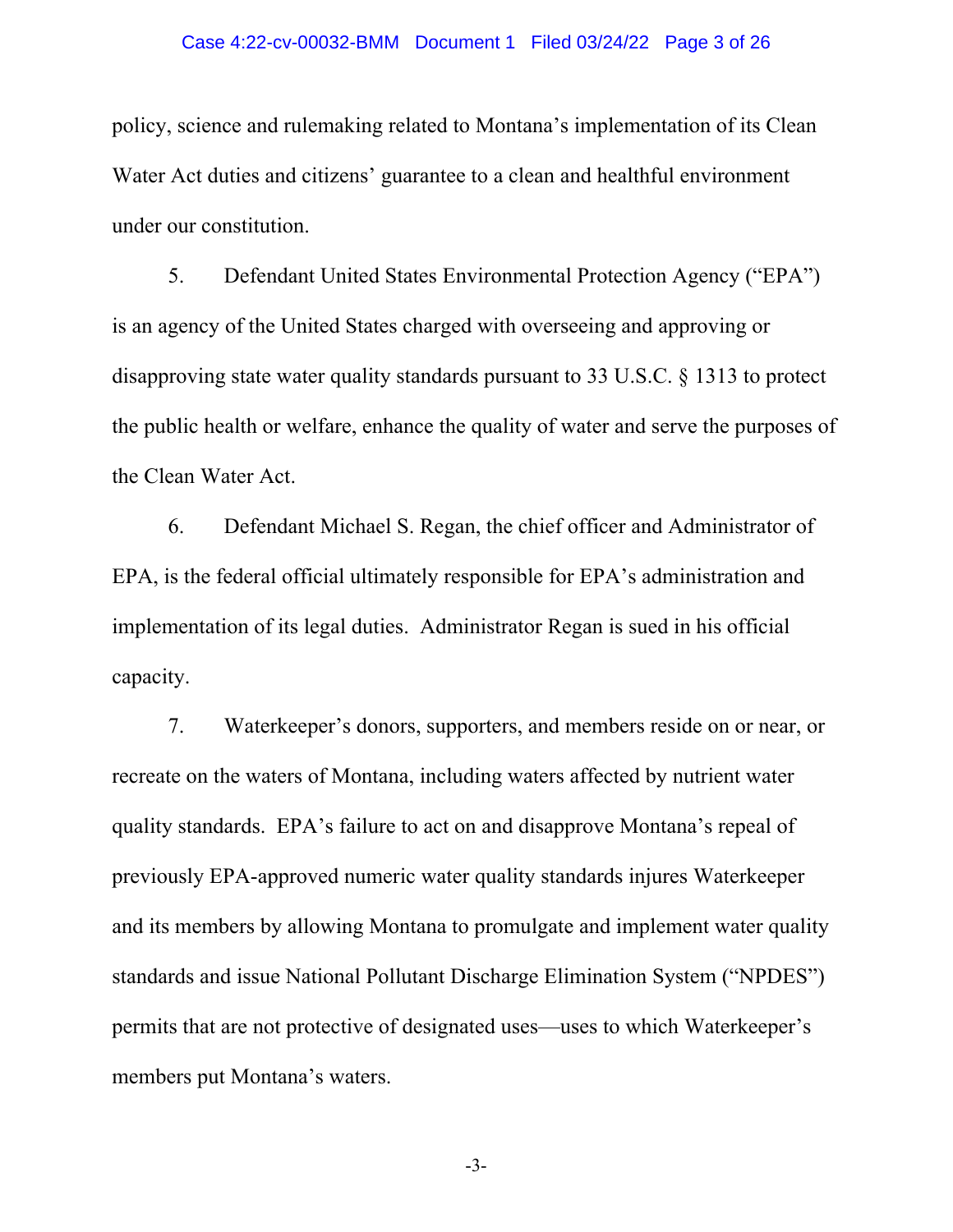### Case 4:22-cv-00032-BMM Document 1 Filed 03/24/22 Page 4 of 26

8. Nutrient pollution causes and contributes to algal, bacterial and plant growth in waters which, in turn, depletes oxygen to the detriment of fish and wildlife. This can create toxic or harmful conditions for wildlife and humans and can cause severe habitat and aesthetic degradation in affected waters. Waterkeeper members who recreate and/or fish on Montana's waters are adversely affected by nutrient pollution and the algal, bacterial and plant impacts it causes when it adversely affects or kills fish and invertebrate populations through oxygen depletion or habitat alteration; when toxic algal blooms can affect humans, pets, and wildlife that come into contact with that water; and when nutrient-fed algal and plant blooms create unsightly and disruptive or unbalanced conditions in waters of the state.

9. Waterkeeper has representational standing to bring this action. EPA's failure to disapprove Montana's repeal of EPA-approved numeric water quality standards has an adverse impact on Waterkeeper and Waterkeeper's supporters' ability to use and enjoy water bodies in Montana, and has injured the recreational, environmental, aesthetic, and/or other interests of Waterkeeper and its members. These injuries are traceable to EPA's failure to act as required by the Clean Water Act and are capable of redress by action of this Court.

10. Waterkeeper has organizational standing to bring this action. Waterkeeper has been actively engaged in a variety of educational and advocacy

-4-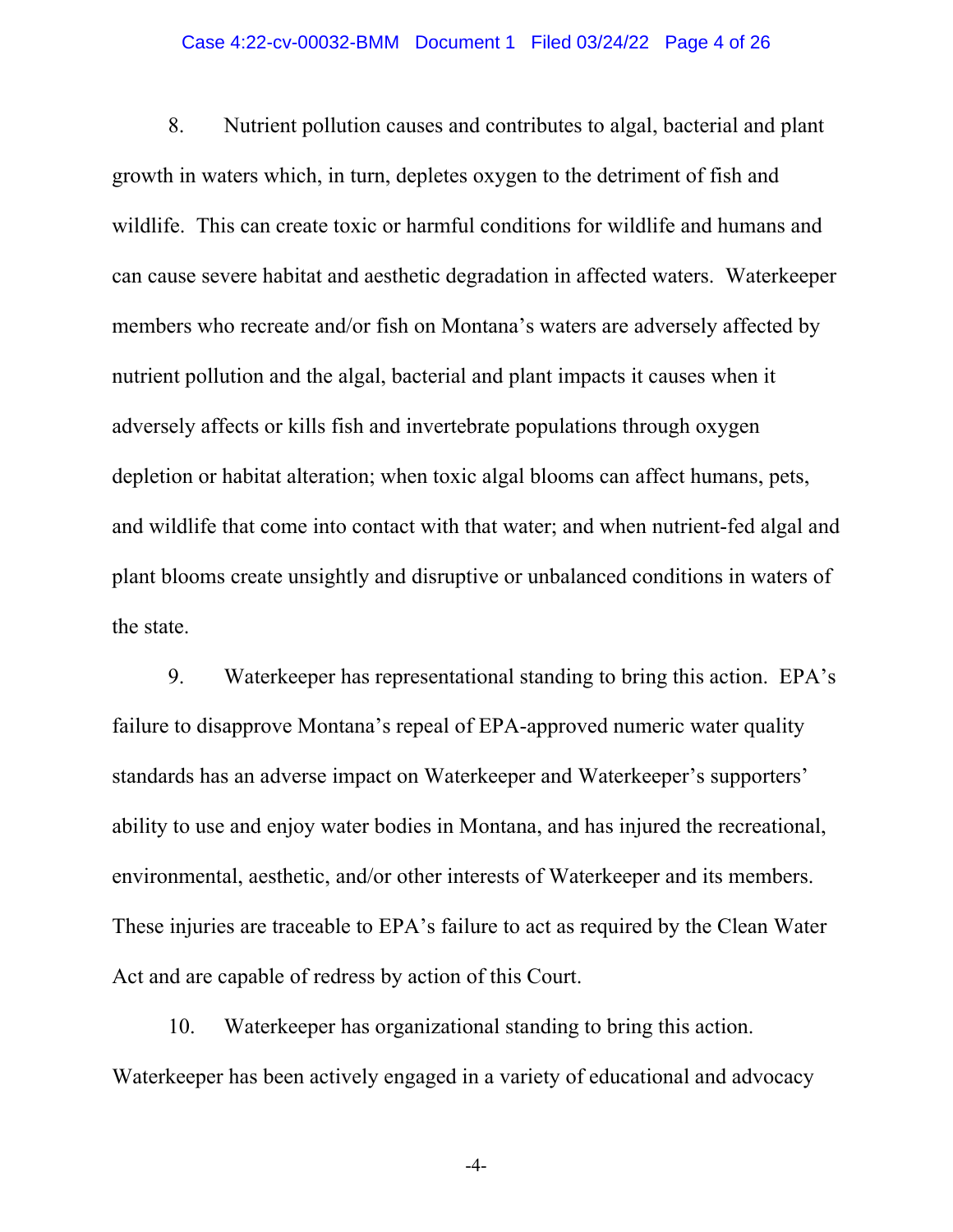### Case 4:22-cv-00032-BMM Document 1 Filed 03/24/22 Page 5 of 26

efforts to improve water quality standards and regulation in the state of Montana. EPA's failure to disapprove Montana's repeal of previously-approved numeric water quality standards adversely affects Waterkeeper's clean water advocacy efforts, including by requiring Waterkeeper to continue expending resources to address avoidable nutrient pollution in lieu of using those resources to advance other water quality priorities in Montana. These injuries are fairly traceable to EPA's violations and are redressable by the Court.

## JURISDICTION AND VENUE

11. Waterkeeper brings this action for review pursuant to the Clean Water Act, 33 U.S.C. § 1365(a), for EPA's failure to perform its mandatory duty under 33 U.S.C. § 1313(c), and the Administrative Procedure Act, for EPA's unlawfully withholding action to approve or disapprove Montana's revised water quality standards under the Clean Water Act's deadlines and EPA's unreasonable delay in acting on Waterkeeper's petition. 5 U.S.C. §§ 706(1), 555(b). Waterkeeper seeks declaratory judgment pursuant to 28 U.S.C. § 2201, injunctive relief pursuant to 28 U.S.C. § 2202 and 33 U.S.C. § 1365(a), and its litigation costs under 33 U.S.C. § 1365(d).

12. This Court has jurisdiction over this action pursuant to 28 U.S.C. § 1331 (federal question jurisdiction) and 5 U.S.C. §§ 701-706 (judicial review under the Administrative Procedure Act).

-5-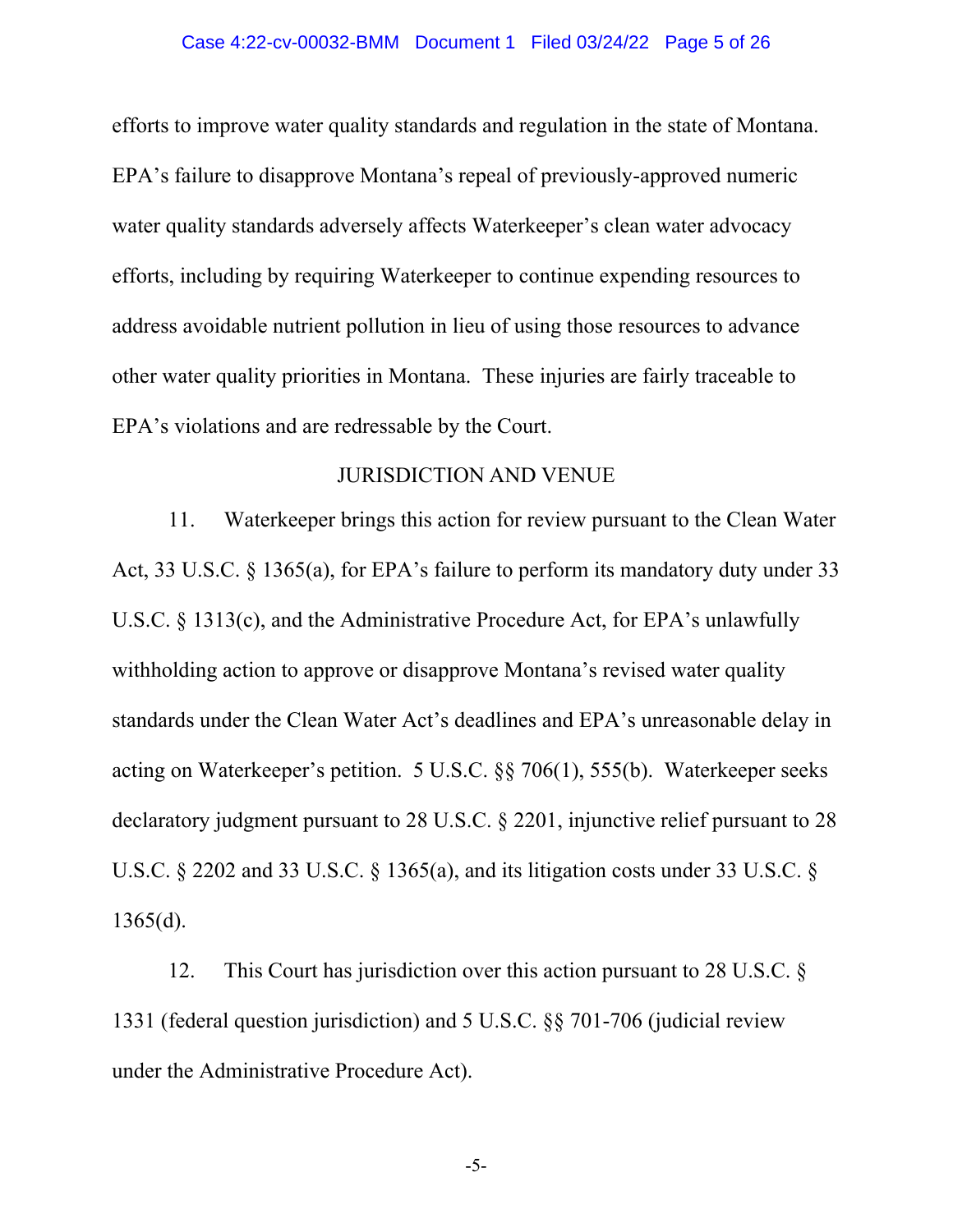### Case 4:22-cv-00032-BMM Document 1 Filed 03/24/22 Page 6 of 26

13. Venue is proper in this Court and this Division under 28 U.S.C. § 1391(e) because Waterkeeper and its members reside in the District of Montana, Waterkeeper maintains its office in Bozeman, and Waterkeeper's mission and purpose is the protection of the Upper Missouri River. Further, the nutrient standards at issue affected a large portion of the Missouri River watershed. Because the bulk of the Missouri River watershed is in the portion of the state and counties where venue is proper in Great Falls, Montana, this case is filed in the Great Falls Division of U.S. District Court, District of Montana.

14. More than 60 days prior to the filing of this action, Waterkeeper gave notice of the violation to the EPA Administrator as required under the Clean Water Act, 33 U.S.C. § 1365(a)(2), and EPA's implementing regulations, 40 C.F.R. § 135.1(a) and 135.3(b). A true and correct copy of the Notice is attached as Exhibit A and incorporated by reference.

## LEGAL BACKGROUND

## I. CLEAN WATER ACT

A. Water Quality Standards

15. The Clean Water Act requires states to set water quality standards necessary to achieve the requirements of the Clean Water Act: to restore and maintain the chemical, physical, and biological integrity of the Nation's waters, including the protection and propagation of fish and shellfish, and to prohibit pollution to water in toxic amounts. 33 U.S.C.  $\S$ § 1251(a) and 1313(c)(2)(A).

-6-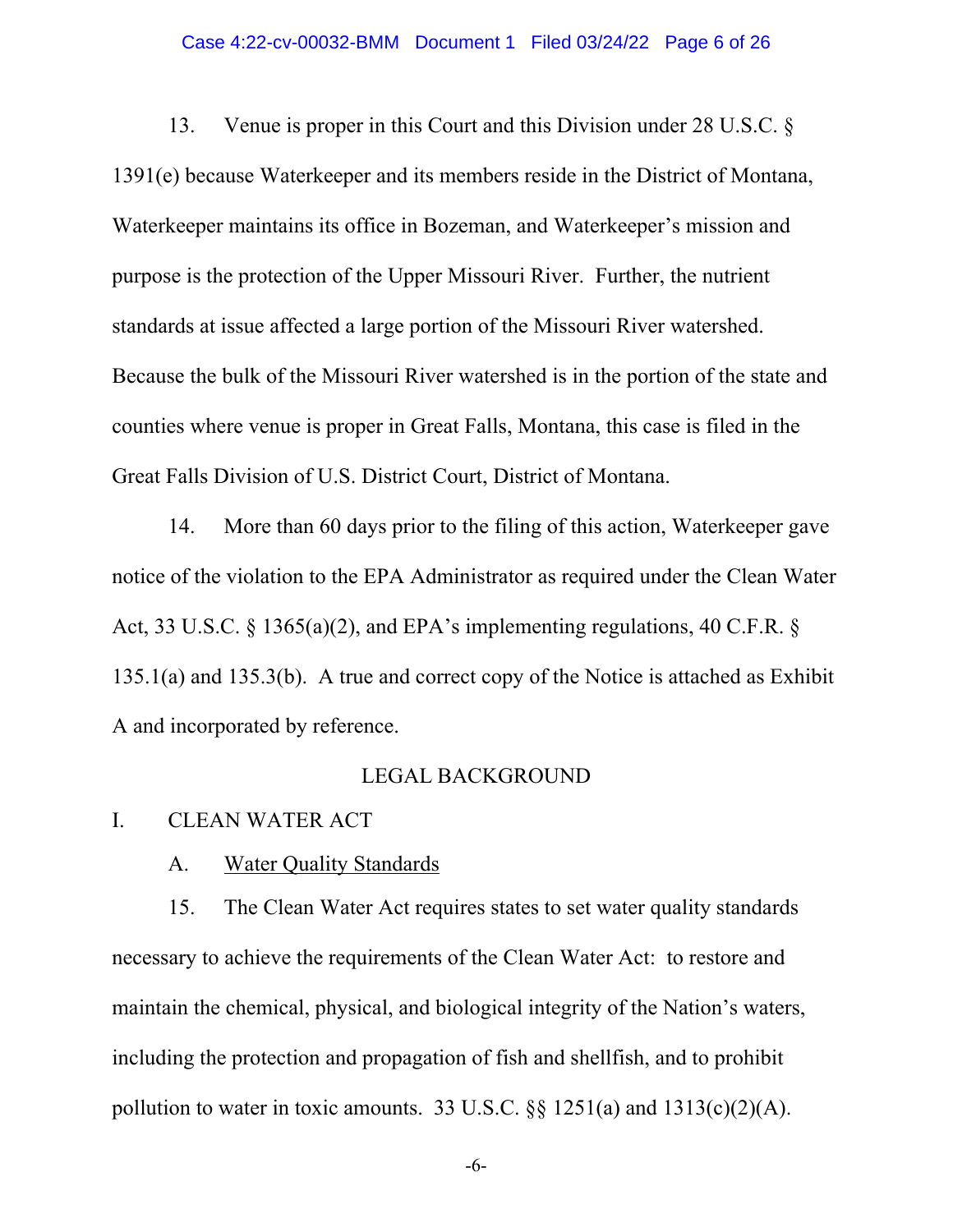### Case 4:22-cv-00032-BMM Document 1 Filed 03/24/22 Page 7 of 26

16. Water quality standards must protect the public health or welfare, enhance the quality of water and, wherever attainable, provide water quality for the protection and propagation of fish, shellfish and wildlife and for recreation in and on the water, taking into account their use and value of public water supplies, and agricultural, industrial, and other purposes including navigation. 33 U.S.C. §  $1313(c)(2)(A)$ .

17. A state's water quality standards must include use designations for specific water bodies and water quality criteria necessary to protect those designated uses. 33 U.S.C. § 1313 and 40 C.F.R. §§ 131.6 and 131.10. Water quality criteria must ensure that designated uses of specified waters such as protection of fish and wildlife, consumption of fish, and recreational uses such as fishing, swimming and boating are achieved and maintained. *Id.* and 40 C.F.R. §§ 131.2 and 131.3(i). Criteria must be adequate to protect designated uses, be based on sound scientific rationale, and protect the most sensitive use. 40 C.F.R. § 131.11(a).

18. States are directed to establish numerical values for water quality criteria and should only use narrative criteria where numerical criteria cannot be established or to supplement numerical criteria. 40 C.FR. § 131.11(b).

19. The Clean Water Act requires the state to adopt, and EPA to consider in its approval of a state's water quality standards, an antidegradation policy. 40

-7-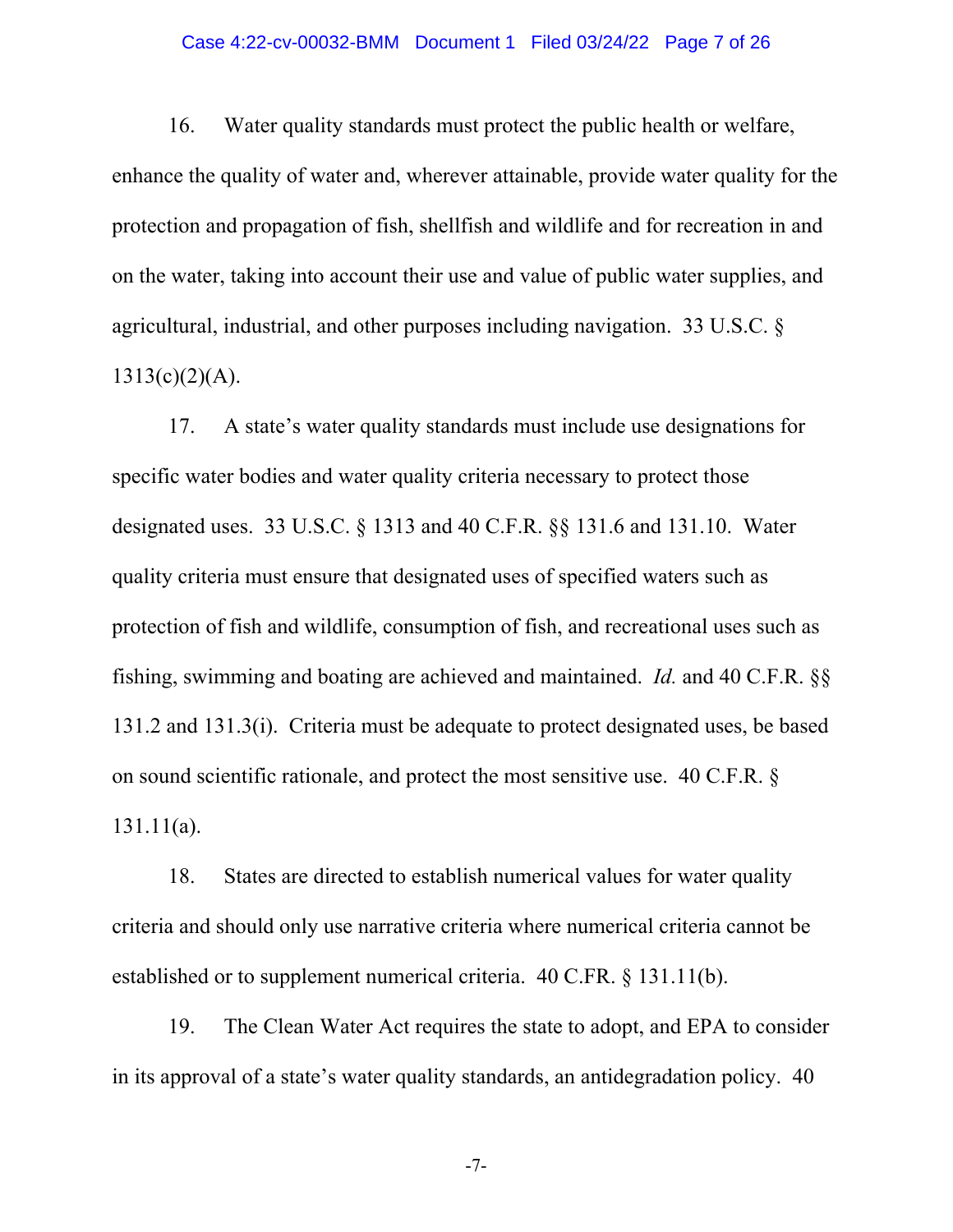C.F.R. §§ 131.12, 131.5(a)(3). An antidegradation policy prevents lowering the quality of waters that exceed standards, except in limited circumstances. *Id*. § 131.5(a)(3). EPA's guidance recognizes "de minimis" exemptions from antidegradation review to allow states to focus on controlling more significant degradation, but recommends a cumulative cap applied to the water body to avoid the cumulative harmful effect of many nonsignificant discharges. States may exercise their implied *de minimis* authority and exempt a discharge from antidegradation review only if the discharge's impact on water quality is insignificant, constrained by the purposes of the CWA, and genuinely *de minimis* as proven by findings. A state agency must look at the particular circumstances of a discharge when applying a *de minimis* exemption to ensure that the discharge is insignificant-in-fact: "[u]nless a state … can provide appropriate technical justification, it should not create categorical exemptions from [antidegradation] review for specific types of activities based on a general finding that such activities do not result in significant degradation." Montana has a longstanding antidegradation policy. 75-5-303, MCA ("nondegradation policy").

## B. EPA's Obligations Under the Clean Water Act

20. Whenever a state adopts a new or revised water quality standard, it must submit it to EPA for review and disapproval or approval "within 30 days of

-8-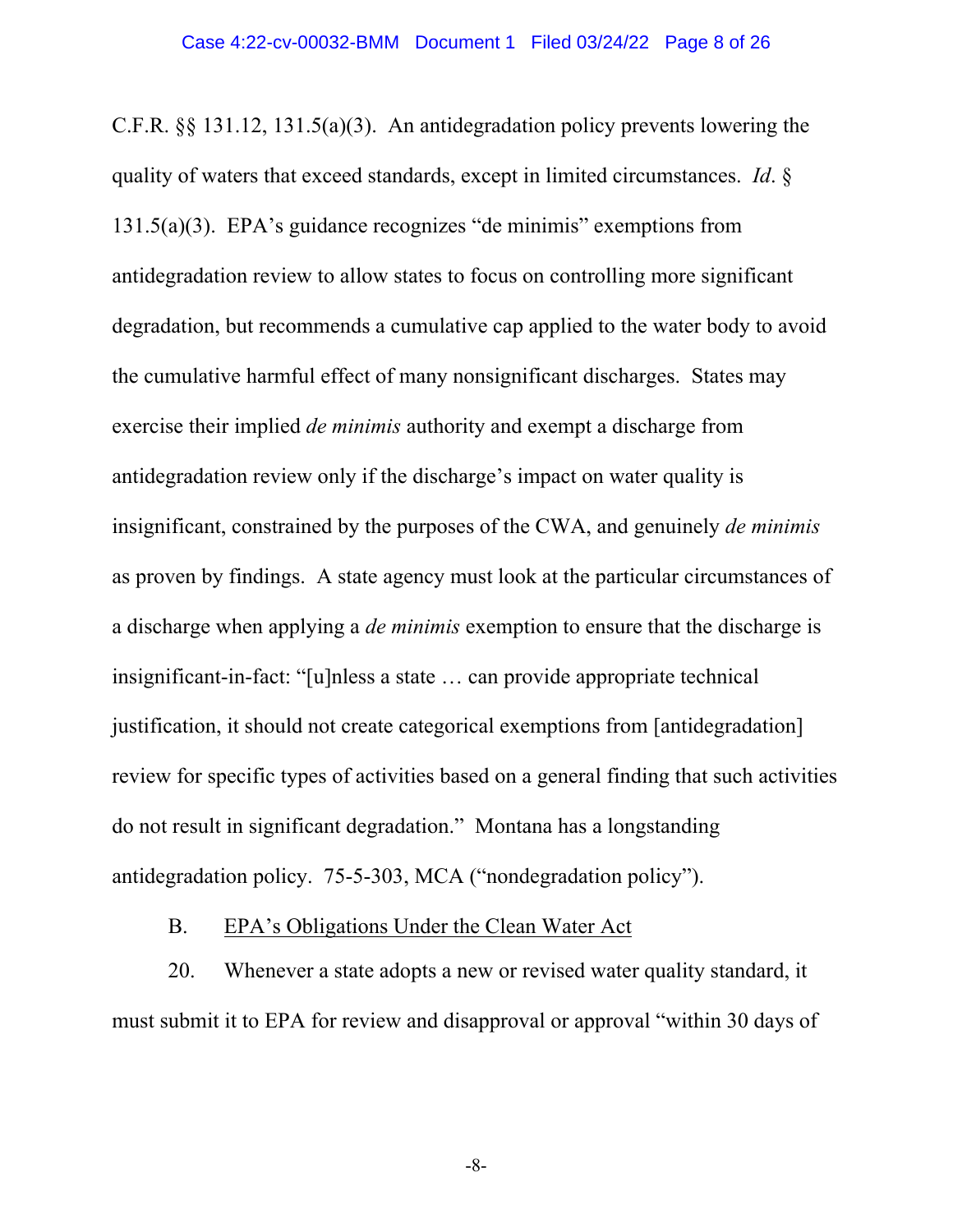the final state action to adopt and certify the revised standard." 33 U.S.C. §  $1313(c)(2)(A)$ .

21. EPA must review the new or revised water quality standard within 60 days of submission of the new or revised standard to EPA. *Id*. § 1313(c)(3).

22. EPA must approve or disapprove a state's water quality standards by determining, among other things, whether the state has adopted designated water uses consistent with the CWA, whether the state has adopted criteria that protect the designated water uses based on sound scientific rationale, whether the state has adopted an antidegradation policy consistent with EPA's regulations, whether the state standards are based on appropriate technical and scientific data and analyses, and whether the state has followed the applicable legal procedures for revising or adopting standards. 33 U.S.C. § 1313(c)(2)(a); 40 C.F.R. § 131.21(b), 131.5, and 131.6.

23. If EPA determines the new or revised standard meets the requirements of the Clean Water Act, then EPA approves the new or revised standard and the new or revised standard becomes the water quality standard for the applicable waters of that state. 33 U.S.C.  $\S$  1313(c)(3).

24. If EPA determines that the new or revised standard does not meet the requirements of the Clean Water Act, then the Administrator shall disapprove the new or revised standard and, within 90 days of the state's submission, notify the

-9-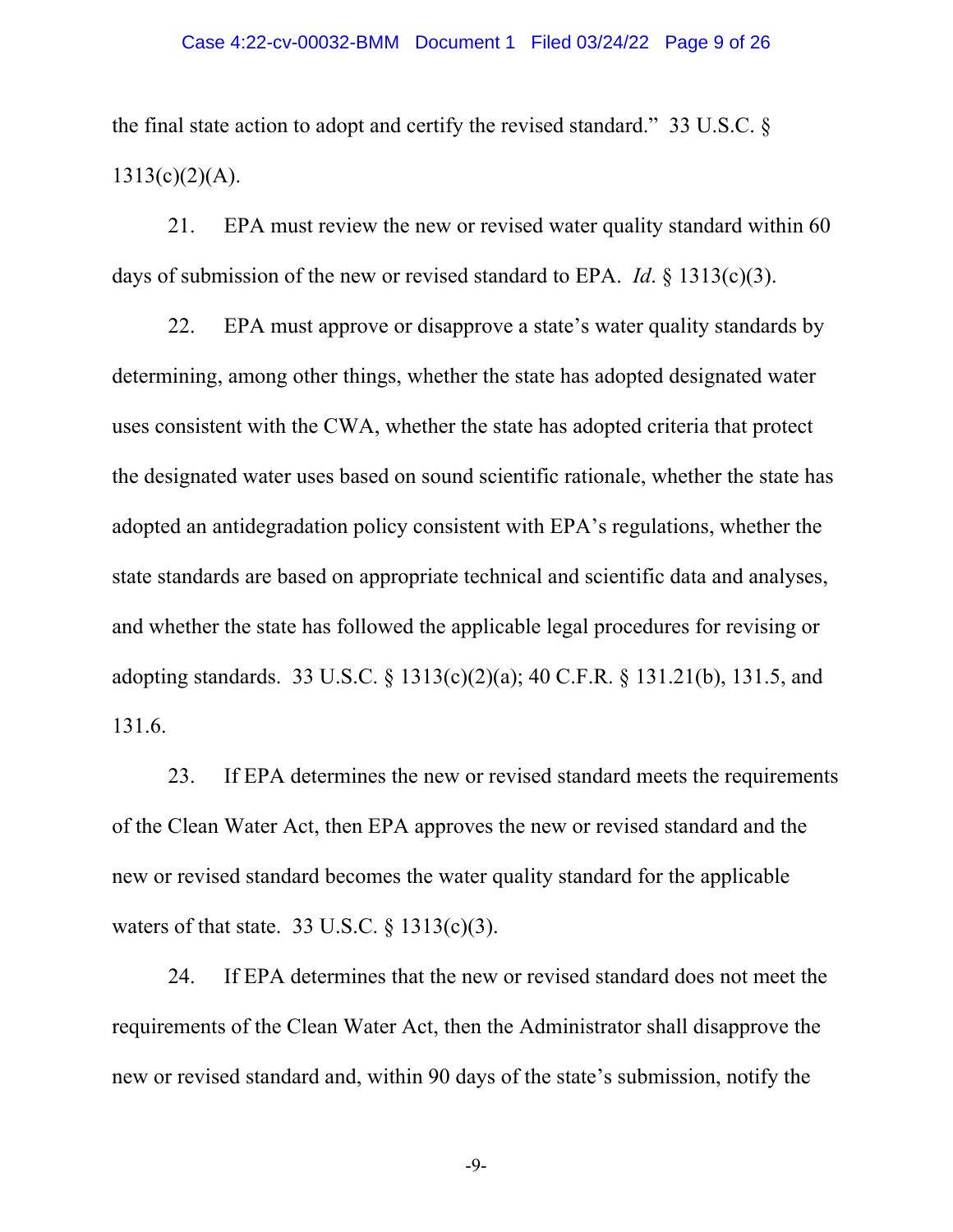### Case 4:22-cv-00032-BMM Document 1 Filed 03/24/22 Page 10 of 26

state of specific changes to make to correct the standard. *Id*. If such changes are not made within 90 days of notice, then EPA must "promptly" prepare and publish proposed federal regulations with a new or revised water quality standard and promulgate final regulations not later than 90 days after EPA publication of the proposed standard. 33 U.S.C. § 1313(c)(3), (c)(4).

25. Congress also assigned EPA the authority and obligation to independently and at any time review, assess and determine whether a state's water quality is meeting the requirements of the Clean Water Act necessitating a new standard or a revision. *Id*. § 1313(c)(4)(B).

## II. ADMINISTRATIVE PROCEDURE ACT

26. In enacting the Administrative Procedure Act ("APA"), Congress provided for sweeping judicial oversight of federal agency action. 5 U.S.C. § 551, *et seq.*

27. A reviewing court may compel action if the agency has a duty to act and it has unlawfully withheld action under statutory deadlines or "unreasonably delayed" action in discharging that duty. *Id.* § 706(1). Pursuant to § 555(b) of the APA, each federal agency has a duty to "conclude a matter presented to it" in "a reasonable time." *Id.* § 555(b).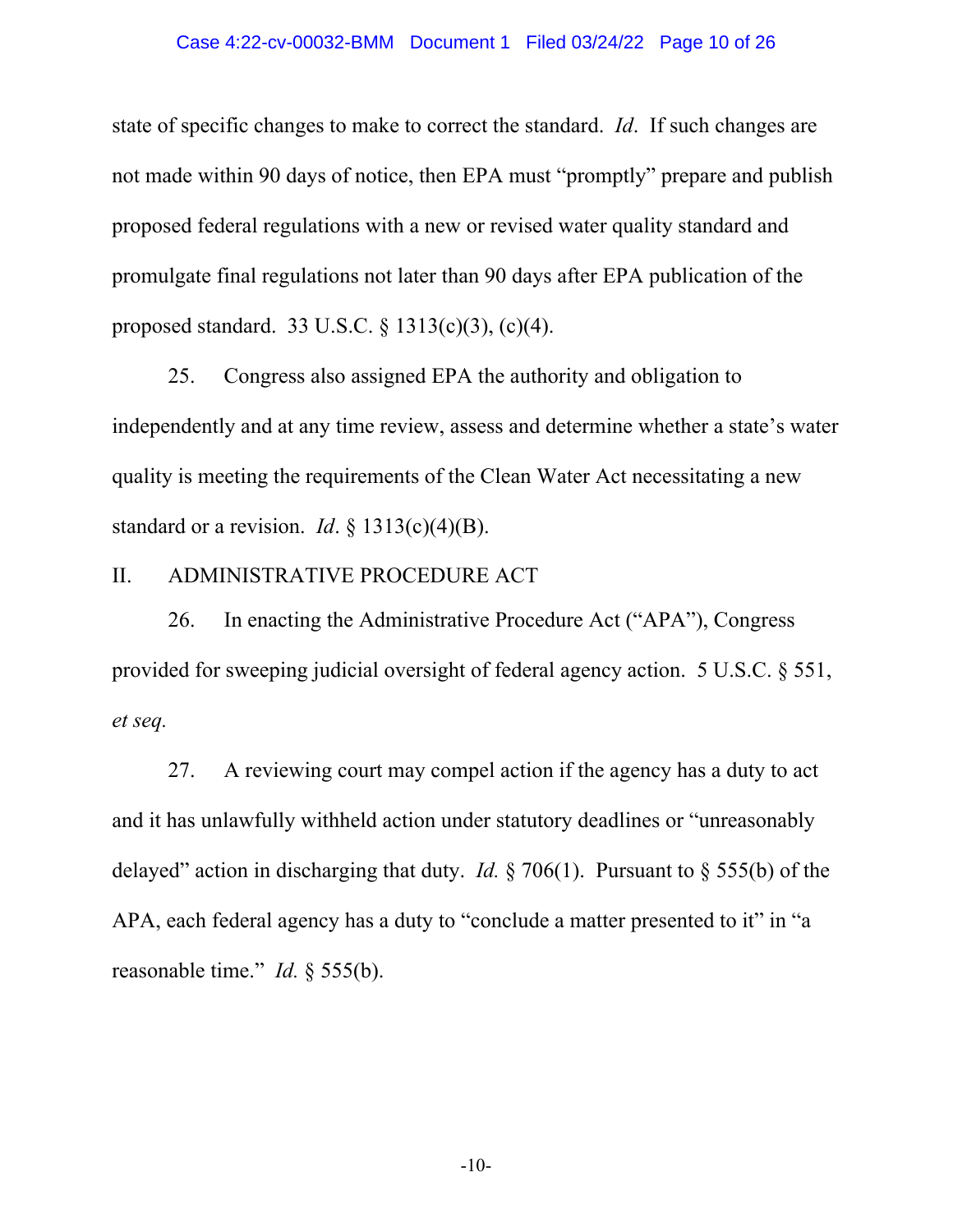## FACTUAL BACKGROUND

## I. EPA APPROVED 2015 WATER QUALITY STANDARDS THAT ADDRESS MONTANA'S PERSISTENT NUTRIENT POLLUTION.

28. Nutrient pollutants are phosphorus and nitrogen. Nutrient pollutants act as fertilizer in water, causing and contributing to the growth of harmful algal blooms, bacteria, and excessive plant growth. These algal blooms, bacteria, and plant growth, in turn, cause and increase turbidity in water, cause and contribute to reductions in dissolved oxygen, and for certain types of algae, can produce toxins. These problems all adversely affect fish, aquatic invertebrates, wildlife and human health and recreation. EPA, Nutrient Criteria Technical Guidance Manual: Rivers and Streams at 3-5 (July 2000). Nutrient pollution impairs designated uses by impairing fishing, impairing wildlife and impairing human health and contact with waters affected.

29. Nutrient pollutants can cause damage downstream from the source, sometimes for great distances and extended periods of time. For example, hypoxia in the Gulf of Mexico is an oxygen depletion problem caused by nutrient pollutants in the extended Mississippi River watershed. Nutrient pollutants can accumulate in aquatic systems by attaching to sediments, causing algal blooms to increase and recur when sediments are remobilized. This in turn causes new or repeated water quality problems even after the original source of pollution is reduced or removed. Nutrients are sometimes referred to as "conservative" or "cumulative" pollutants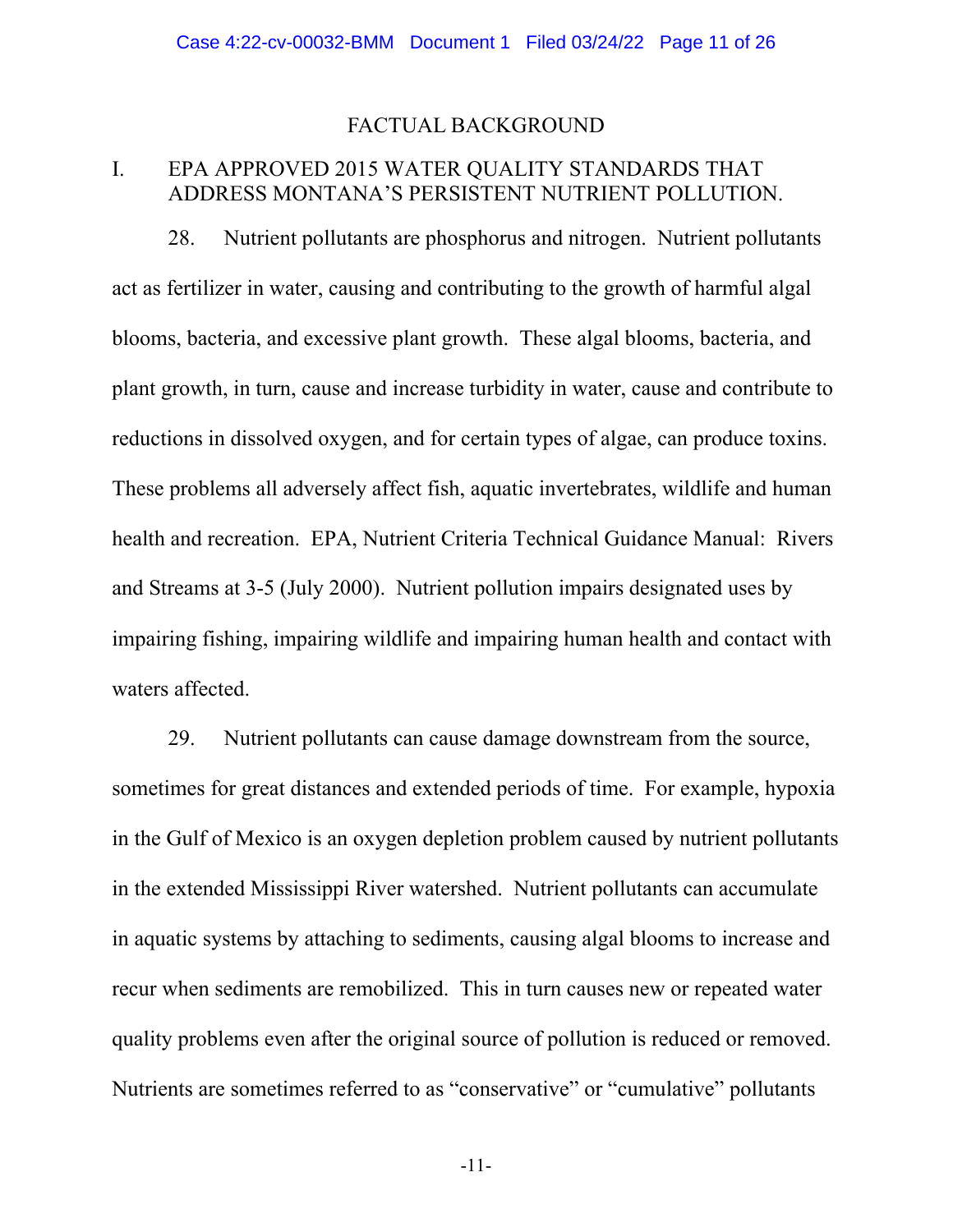### Case 4:22-cv-00032-BMM Document 1 Filed 03/24/22 Page 12 of 26

because of their ability to damage waters away from a source and for an extended period of time.

30. In 2000, EPA, in recognition of the problems caused by nutrient pollution, issued direction and guidance to the states to develop numeric nutrient criteria to protect designated uses in all waters. EPA, Nutrient Criteria Development; Notice of Nutrient Criteria Technical Guidance Manual: Rivers and Streams, 65 Fed. Reg. 46167-46169 (July 27, 2000). EPA directed the states to develop standards by 2003, and provided states with guidance on standards development and a set of standards, developed by ecoregion, that states could adopt if they chose not to develop their own or until they developed their own. *Id.*

31. The state of Montana has long acknowledged that nitrogen and phosphorus are two of the most problematic types of pollution in Montana's waters. In fact, excess nitrogen and phosphorus account for nearly twenty percent of all stream miles impaired by all forms of water pollution in Montana. Unhealthy nitrogen and phosphorus levels, in combination with the challenges presented by chronic dewatering and evolving precipitation and land use patterns, are cumulatively degrading dozens of waterways across Montana, rendering them unfishable, unswimmable, and/or unsuitable for recreation.

32. In 2014, Montana promulgated numeric water quality criteria for phosphorus and nitrogen (nutrient pollutants), based on years of scientific analysis

-12-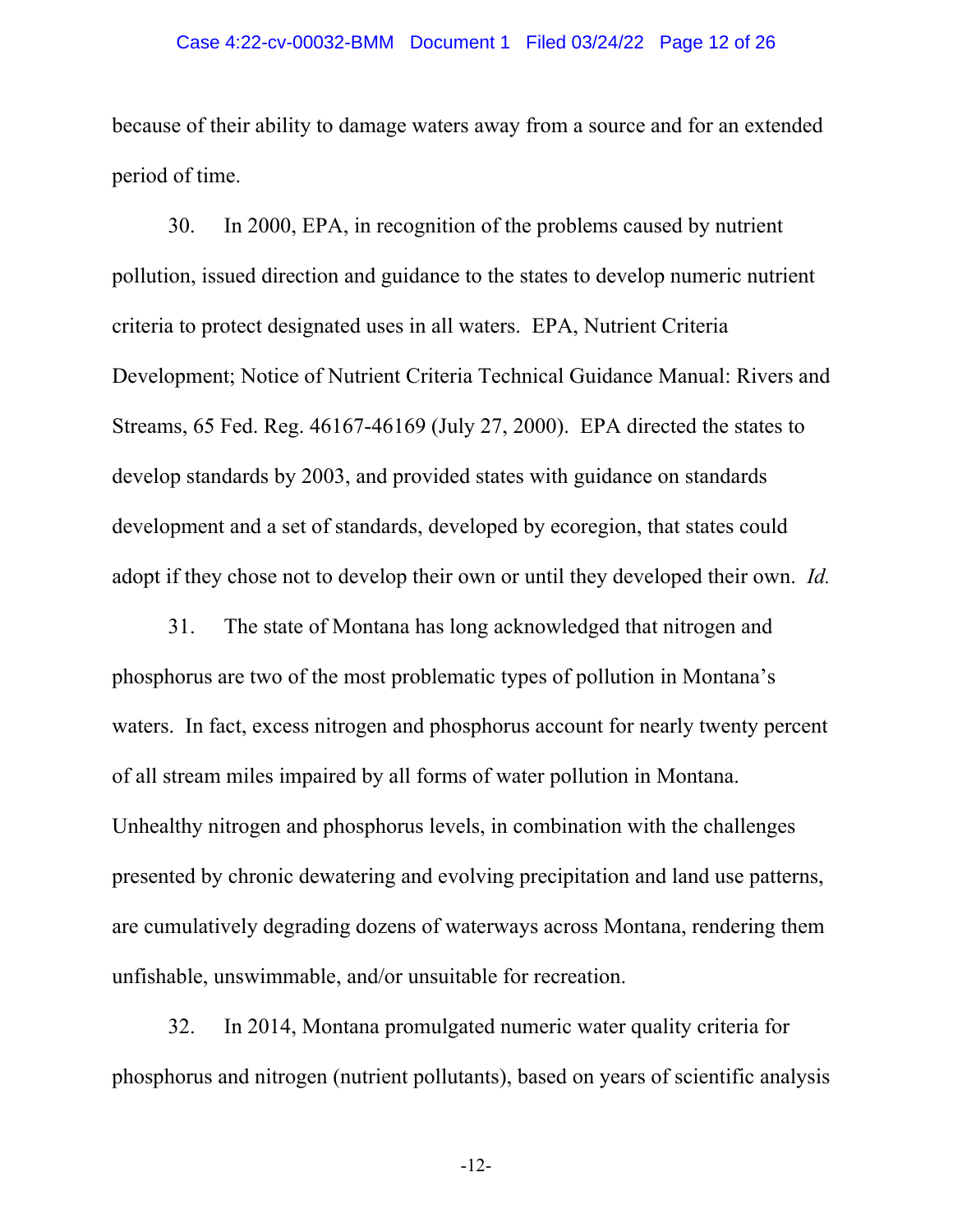and development, including EPA's Ecoregional Nutrient Criteria.

33. Montana found—and EPA ultimately agreed in 2015—that the numeric nutrient water quality criteria adopted by the state are necessary to protect the designated uses of a majority of Montana's wadeable streams and certain additional specified waters. Montana Dep't of Environmental Quality Department Circular DEQ-12A ("Circular 12-A"). Montana's nutrient water quality criteria for wadeable streams provide that phosphorus shall not exceed 25 micrograms  $(\mu)$  per liter (L) to as high as 150  $\mu$ /L depending on the ecoregion (with 25  $\mu$ /L being the most common and widespread). For nitrogen, the standard varies from 275  $\mu$ /L to 1300 µ/L, again depending on the ecoregion. Table 12A-1, Circular 12-A.

34. Montana's 2015 nutrient water quality criteria, set forth above, are based upon EPA's original ecoregional criteria guidance documents, years of sampling and research by Montana Department of Environmental Quality, and many scientific studies showing the necessary numeric criteria for nutrients in streams adequate to protect aquatic life and designated uses from the adverse effects of nutrient pollution.

35. In 2015, Montana submitted its numeric nutrient criteria to EPA for review and approval, as required by the Clean Water Act. Based upon the scientific and technical record and based upon EPA's own guidance and research on nutrient pollution, EPA approved Montana's numeric nutrient criteria on

-13-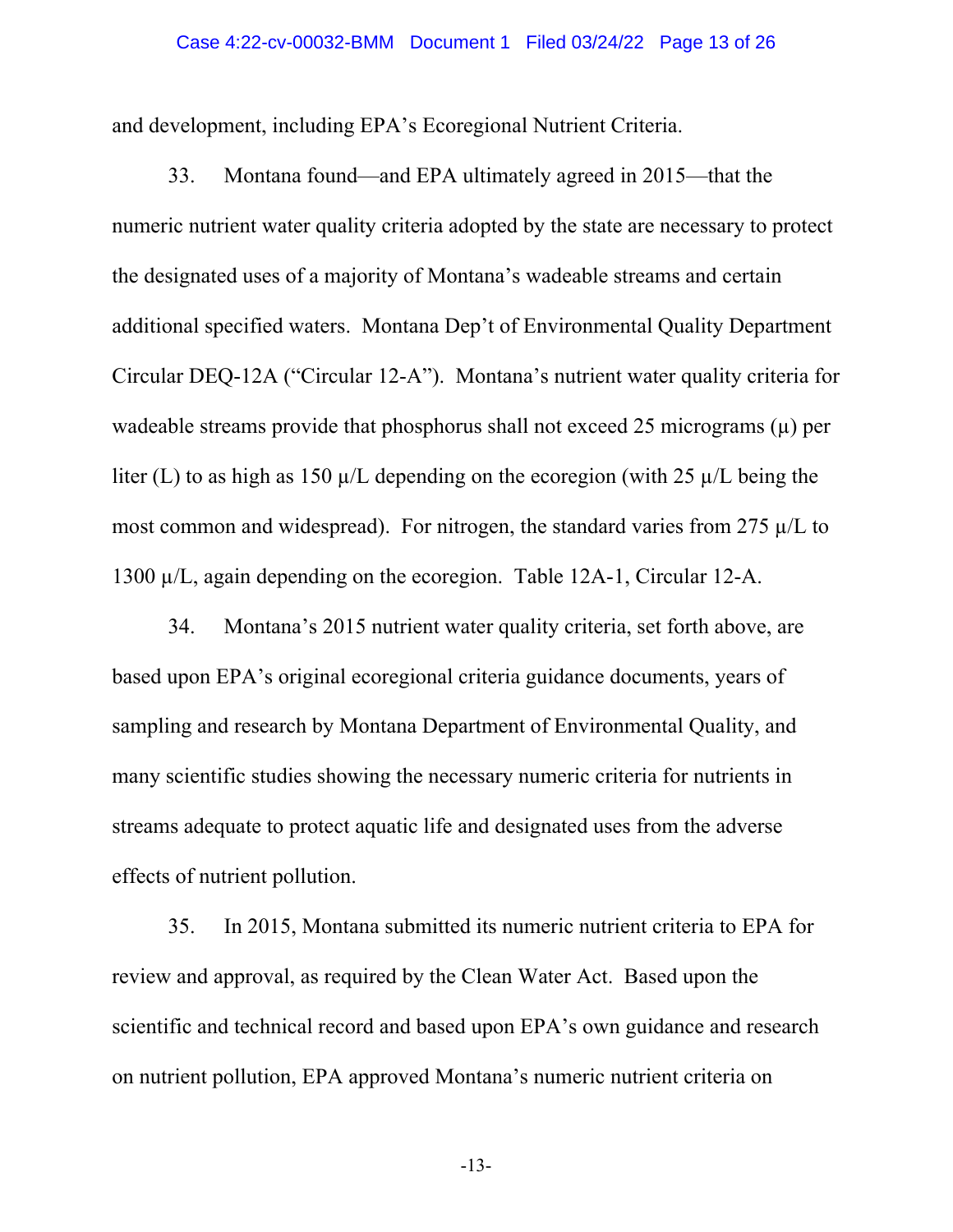February 26, 2015. Those criteria were found necessary to protect the designated uses of Montana waters, for example, for health, fishing, and recreation, from the damaging effects of excess nutrients. The 2015 standards are fully supported by sound science and protected the most sensitive use. 40 C.F.R. § 131.11(a). As such, the 2015 numeric nutrient criteria complied with the Clean Water Act and EPA's implementing regulations. 33 U.S.C. § 1313; 40 C.F.R. §§ 131.6, 131.10, 131.2, 131.3(i).

II. EPA HAS BEEN ENGAGED IN LONGSTANDING LITIGATION CHALLENGING MONTANA'S EFFORTS TO UNDERMINE THE NUMERIC-BASED WATER QUALITY STANDARDS.

36. With the numeric-based water quality standards for nutrients (Circular 12-A), Montana also submitted (1) a variance from the numeric-based standards and (2) implementing rules that void the numeric-based standards and revert to narrative standards if certain events occur. Montana Dep't of Environmental Quality Department Circular DEQ-12-B ("Circular 12-B"); ARM §§ 17.30.619(2) and 17.30.715(4) (hereinafter the "Poison Pill"). The proposed variance in Circular 12-B would give Montana twenty years to reach compliance with the water quality standards and would fail to meet the highest attainable condition in Montana waters as early as possible. The Poison Pill would void the numericbased standards for designated uses and revert to generally applicable narrative standards if a court invalidates or EPA disapproves any part of the state statute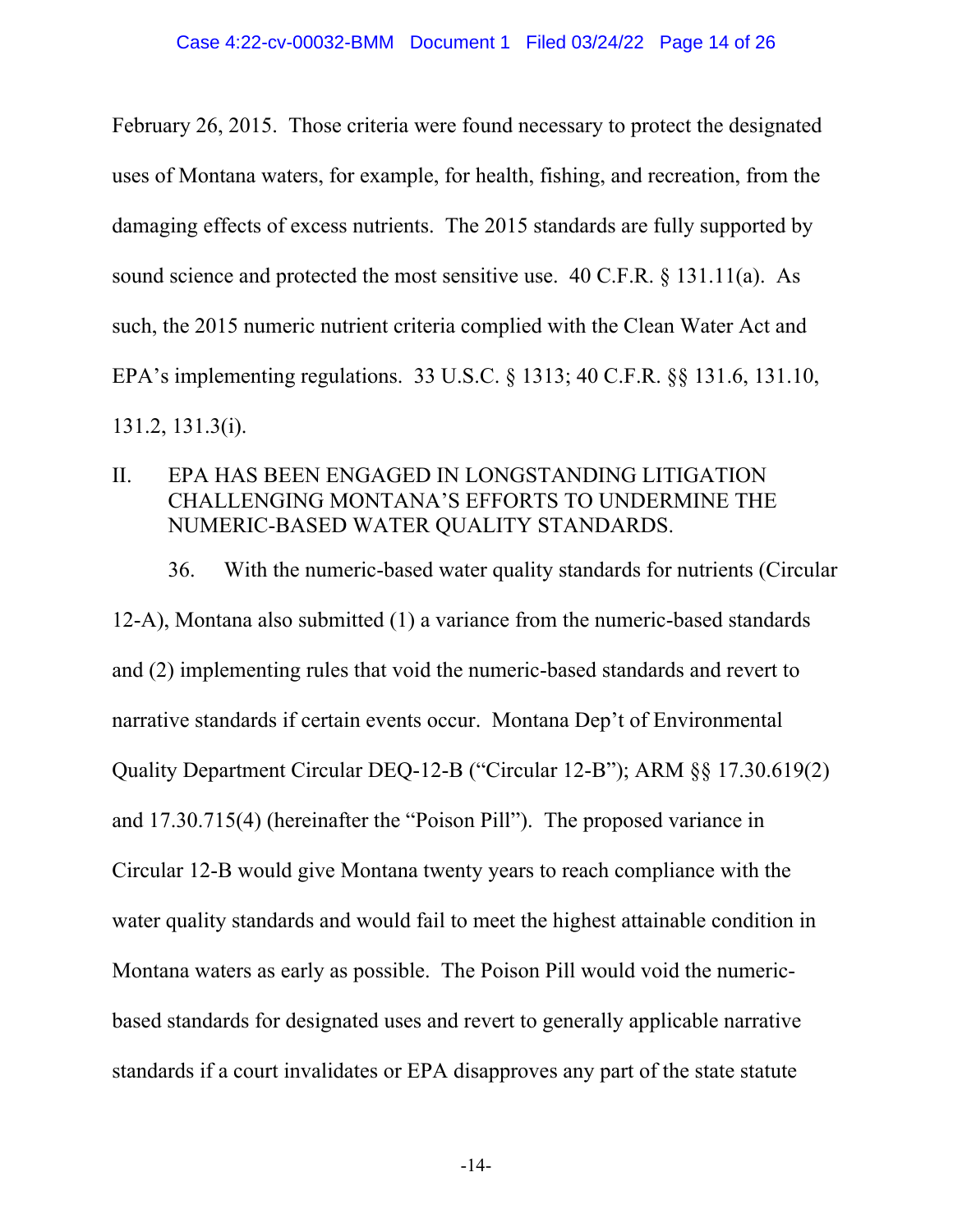### Case 4:22-cv-00032-BMM Document 1 Filed 03/24/22 Page 15 of 26

codifying the numeric-based standards or Montana DEQ's implementing rules. Both the variance and the Poison Pill are subjects of ongoing litigation before the District of Montana.

37. EPA initially approved the variance on February 26, 2015, the same day it approved the numeric-based standards, and then approved a revised version of the variance on October 31, 2017. Waterkeeper successfully challenged the variance in the District of Montana. The Court vacated the variance, but stayed vacatur and remanded to Montana to revise the variance. Case No. CV-16-52-GF-BMM, Dkt. Nos. 177, 184, and 211. Montana revised the variance and resubmitted to EPA on November 29, 2019. On February 24, 2020, EPA disapproved the November 2019 revised variance as inconsistent with the Court's order.

38. On February 24, 2020, EPA also approved the Poison Pill, originally submitted to EPA in 2015, on which it had not yet acted. Under the Poison Pill's terms, EPA's disapproval of the variance voided Montana's numeric-based standards with criteria for designated uses, and reverted to generally applicable narrative standards for all waters and pollutants.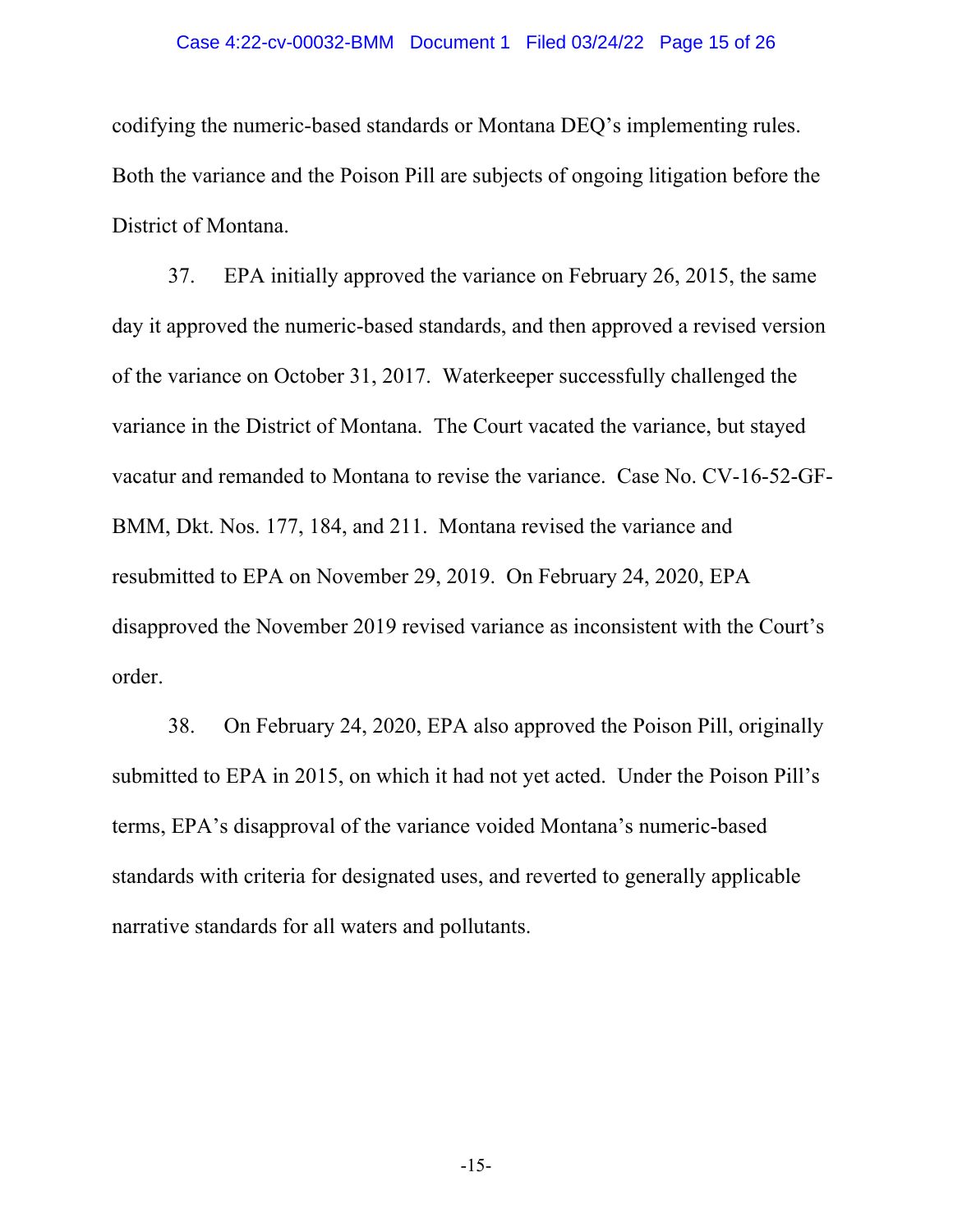## III. EPA HAS RECEIVED NOTICE OF MONTANA'S REPEAL OF NUMERIC-BASED WATER QUALITY STANDARDS AND WATERKEEPER'S PETITION.

39. Montana repealed by legislation the 2015 numeric-based water quality standards, including all variances and schedules. On April 30, 2021, Montana Governor Gianforte signed Montana Senate Bill 338 ("SB 358"), which repealed Montana's 2015 EPA-approved numeric water quality standards for nutrient pollution, originally codified at 75-5-313, MCA. SB 358 became effective, under its own terms, as a self-executing statutory mandate when the Governor signed the bill, and has been codified at 75-5-321, MCA.

40. SB 358's repeal of the numeric criteria and reversion back to a general narrative standard replaced protective, science-based numeric water quality criteria for nutrients, found to be necessary to protect designated uses, with less-protective, narrative water quality standards for nutrients that the state and EPA had already determined inadequate to protect designated uses.

41. Montana's revised water quality standards (SB 358, Section 7) also categorically exempt nutrient discharges more broadly than is allowed under federal requirements, evading the required *de minimis* showing for individual activities and the particular circumstances of a discharge, which are necessary to avoid antidegradation review. These revisions and exemptions to Montana's

-16-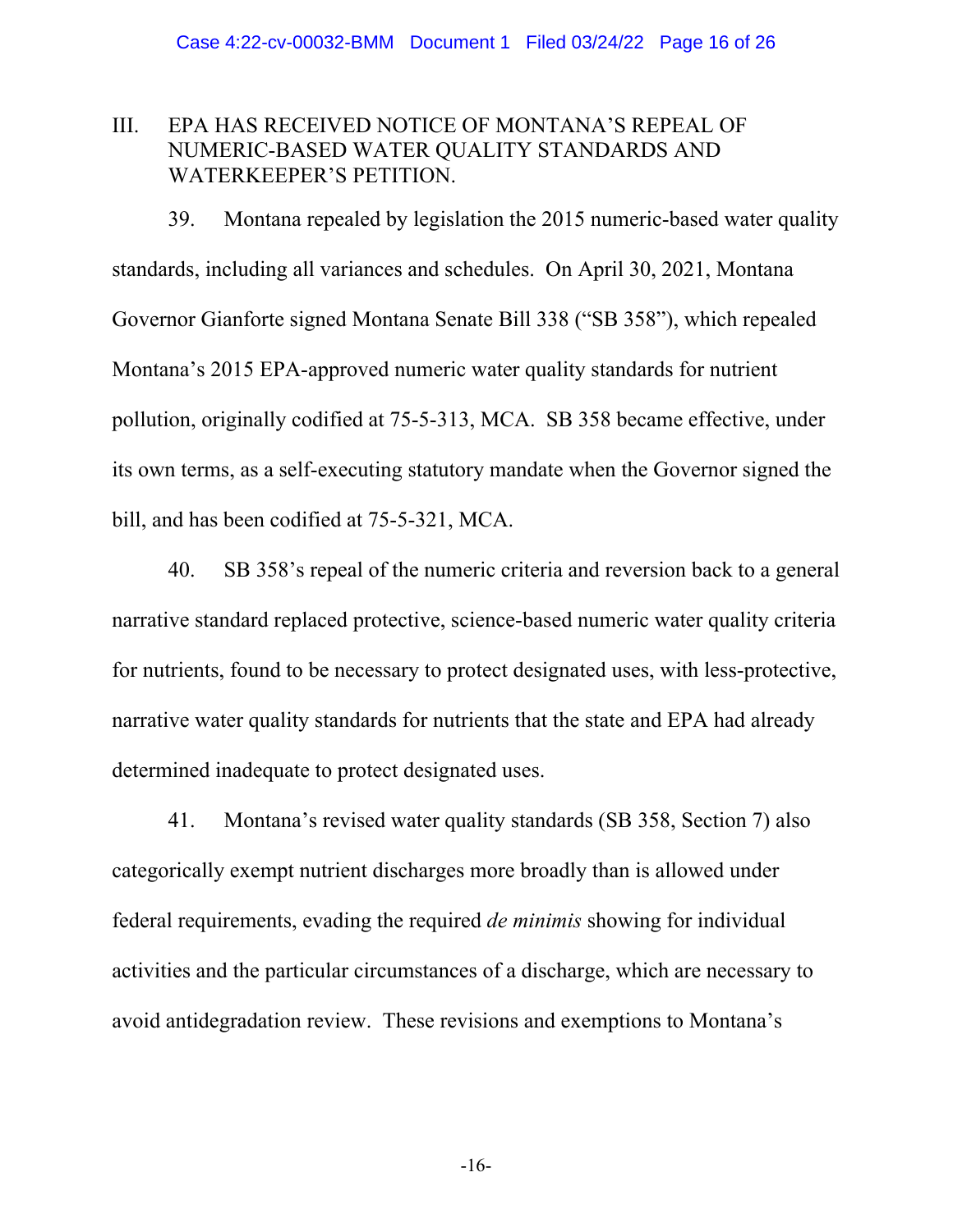#### Case 4:22-cv-00032-BMM Document 1 Filed 03/24/22 Page 17 of 26

nondegradation policy are codified at MCA 75-5-317(2)(u). Montana's nonsignificance exemptions contradict EPA's guidance and regulations.

42. SB 358 revised sections 75-5-103, 75-5-105, 75-5-317, and 75-5-320, MCA. It repealed sections 75-5-313, 75-5-314, and 75-5-319, MCA and ARM 17.30.660.

43. EPA received notice from Waterkeeper about the draft legislation on April 23, 2021, and again after the legislation became effective on May 24, 2021.

44. Waterkeeper's letter and Petition for EPA Rulemaking describe how Montana's revised water quality standards violate the Clean Water Act and the harm to Waterkeeper's interests. Waterkeeper's petition asked EPA, pursuant to 5 U.S.C. §§ 553(e) and 555(e), to disapprove Montana's revised water standards and promulgate its own rulemaking that meets the requirements of the Clean Water Act.

45. Montana has not submitted its revised water quality standards to EPA for review. Under EPA's regulations implementing the Clean Water Act's requirement that states submit their revised water quality standards to EPA, a state has "30 days from the final state action to adopt and certify the revised standard" to submit its revised standards to the EPA Regional Administrator. 33 U.S.C. § 1313(c); 40 C.F.R. § 131.20(c). The Governor's approval of SB 358 on April 30,

-17-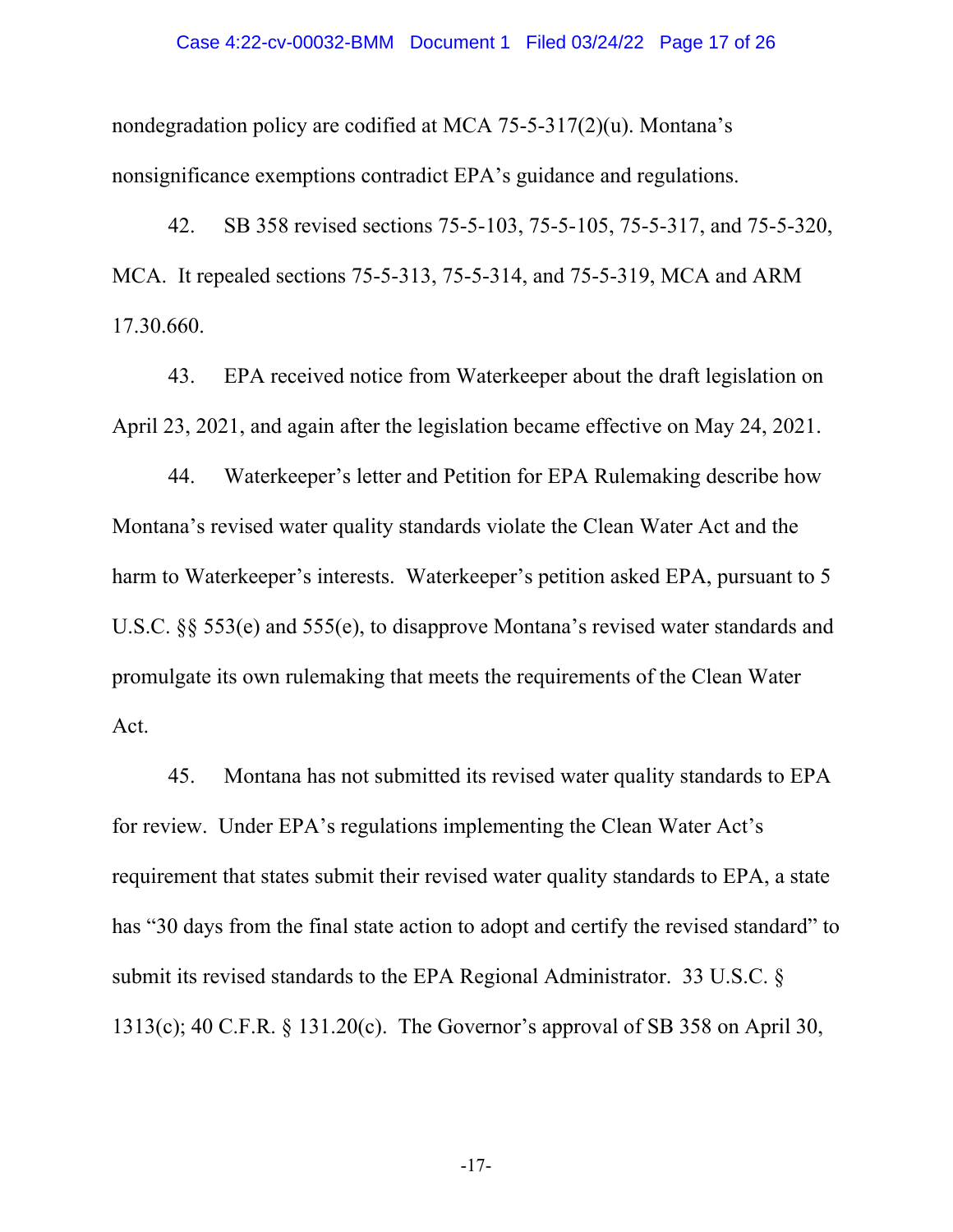### Case 4:22-cv-00032-BMM Document 1 Filed 03/24/22 Page 18 of 26

2021, rendering it effective on that day, was a "final state action to adopt and certify the revised standard." Thirty days from that action was May 30, 2021.

46. SB 358's direction to adopt a rulemaking implementing the revised water quality standards and Montana DEQ's attempt to apply the revised standards to permit applications support that the revised water quality standards are a final state action to adopt and certify the revised standard.

47. SB 358 directed adoption and amendment of administrative rules implementing narrative standards promulgated by Montana Department of Environmental Quality (MDEQ) by March 1, 2022. MDEQ issued draft implementing regulations for SB 358 on December 23, 2021, known as "New Rule 1," which affirmed a deadline of March 1, 2022. EPA received notice of this rulemaking deadline on April 23, 2021, when Waterkeeper notified EPA about SB 358, and again after SB 358 became effective and Waterkeeper submitted its petition to EPA on May 24, 2021. New Rule 1 has since been formally adopted into rule exactly as proposed by Montana.

48. On July 12, 2021, MDEQ released public notice of its intention to approve a draft permit for the City of Helena's wastewater treatment plant, MT0022641, which applied the revised, weaker narrative water quality standards. MDEQ, Public Notice No. MT-21-16, available at: https://deq.mt.gov/News/public notices-folder/news-article29. EPA received notice of this permit at the latest on

-18-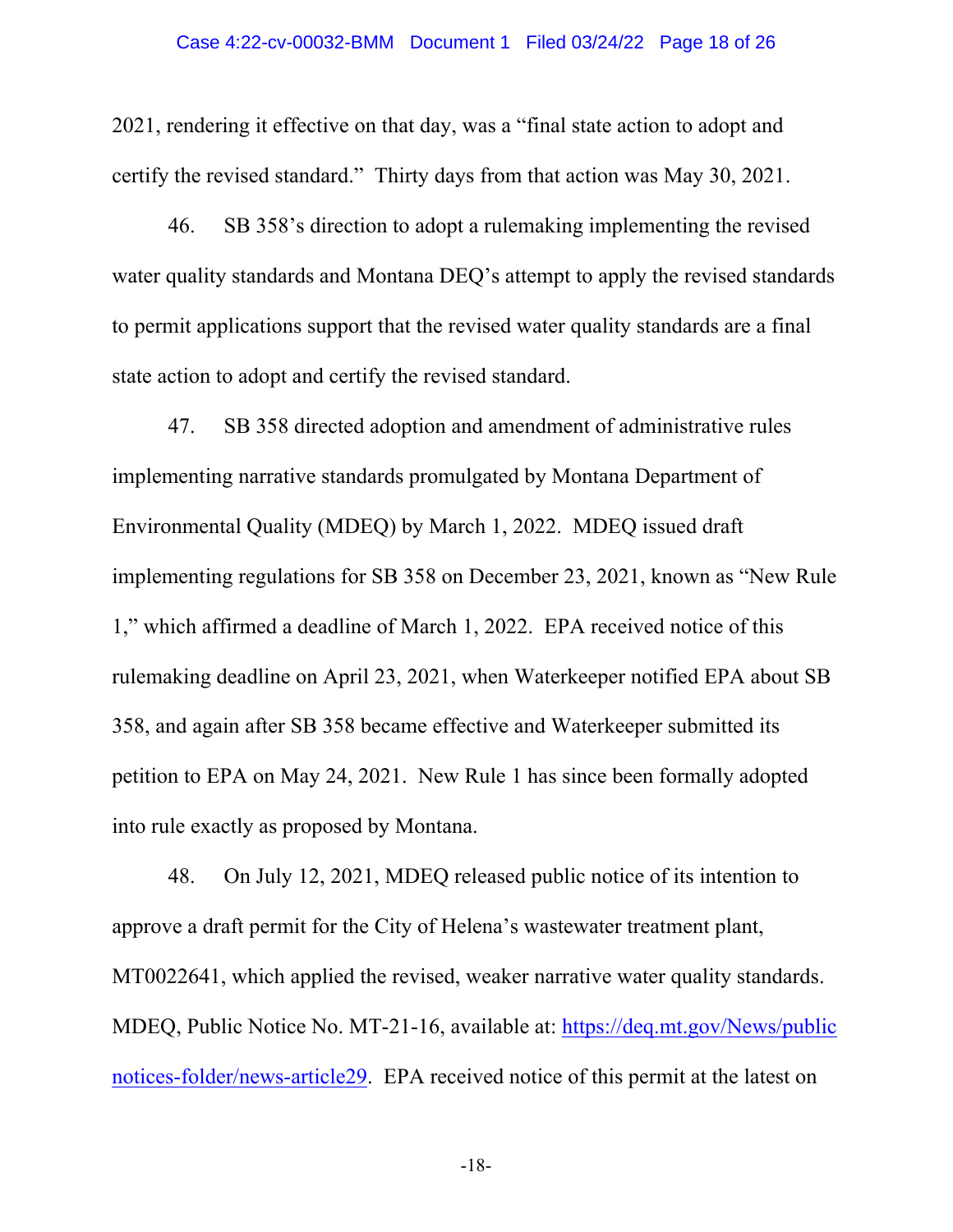August 11, 2021, when Waterkeeper submitted its public comments to MDEQ and sent a copy to EPA. MDEQ has paused renewing the City of Helena's permit application for its wastewater treatment plant and has not issued a permit that applies numeric nutrient criteria, allowing Helena to continue to discharge nutrients without a water quality-based effluent limit based upon applicable water quality criteria.

49. Under the Clean Water Act, EPA has 60 days from submission to approve, or 90 days to disapprove, a state's revised water quality standards. Ninety days from the state's May 30, 2021 deadline to submit to EPA was August 28, 2021. 33 U.S.C. § 1313(c); 40 C.F.R. § 131.21(a)(2).

50. Since the passage of SB 358, MDEQ has begun to apply only the narrative nutrient standards to permitting facilities under the Clean Water Act, not approved numeric nutrient criteria.

51. Since the passage of SB 358, MDEQ has not renewed several Clean Water Act permits for other nutrient dischargers, allowing discharges of nutrients to continue under old, expired permits that do not have numeric nutrient effluent limits.

52. Allowing less protective narrative nutrient standards to apply adversely impacts ecological, human health, and recreational designated uses. Increases in nutrients to water increase algal bloom. Widespread and prolonged

-19-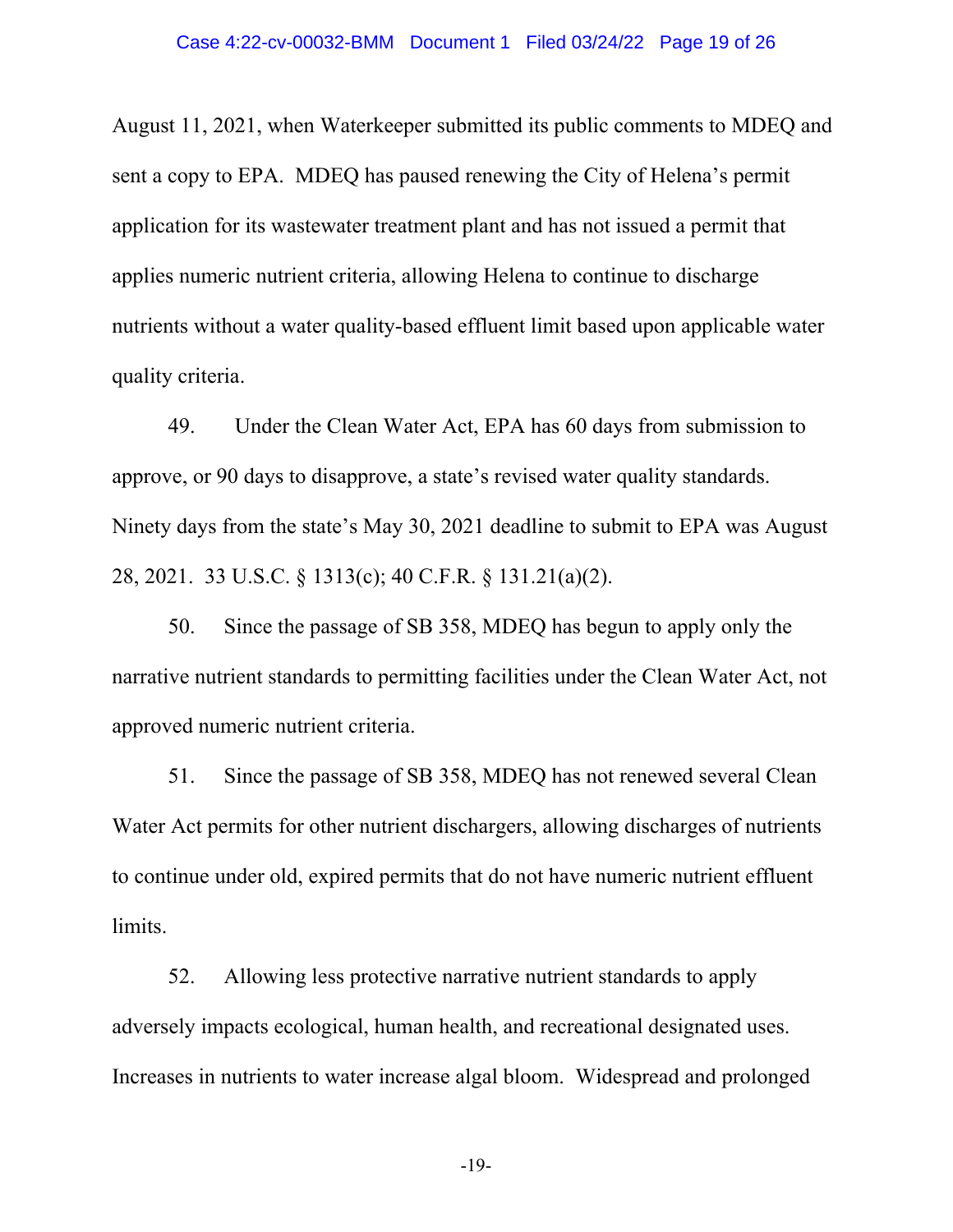algal blooms can negatively affect water chemistry and aquatic life. Exposure to algal bloom through drinking or swimming can cause serious health problems, including rashes, stomach or liver illness, respiratory problems, and neurological effects. EPA, *Nutrient Pollution, The Effects: Human Health*, available at: https:// www.epa.gov/nutrientpollution/effects-human-health (last accessed March 4, 2022). Nuisance algal blooms caused or contributed to by nutrient discharges harm recreational designated uses of many Montana waters. EPA's delay and failure to disapprove or approve Montana's revised water quality standards allows MDEQ to continue to apply the less protective narrative standards, which adversely impacts human health and protected designated uses of Montana's waters.

53. On August 18, 2021, EPA provided comments by letter to MDEQ acknowledging Montana's repeal of numeric water quality criteria and identifying deficiencies in Montana's use of narrative water quality standards. EPA offered recommendations for how narrative criteria might be applied to identify protective levels of nutrient pollutants in water bodies when assessing waters, developing TMDLs (Total maximum daily loads), evaluating discharges, and developing effluent limitations. EPA also asked questions related to ecological response indicators and suggestions for additional rationale, analyses, and data collection.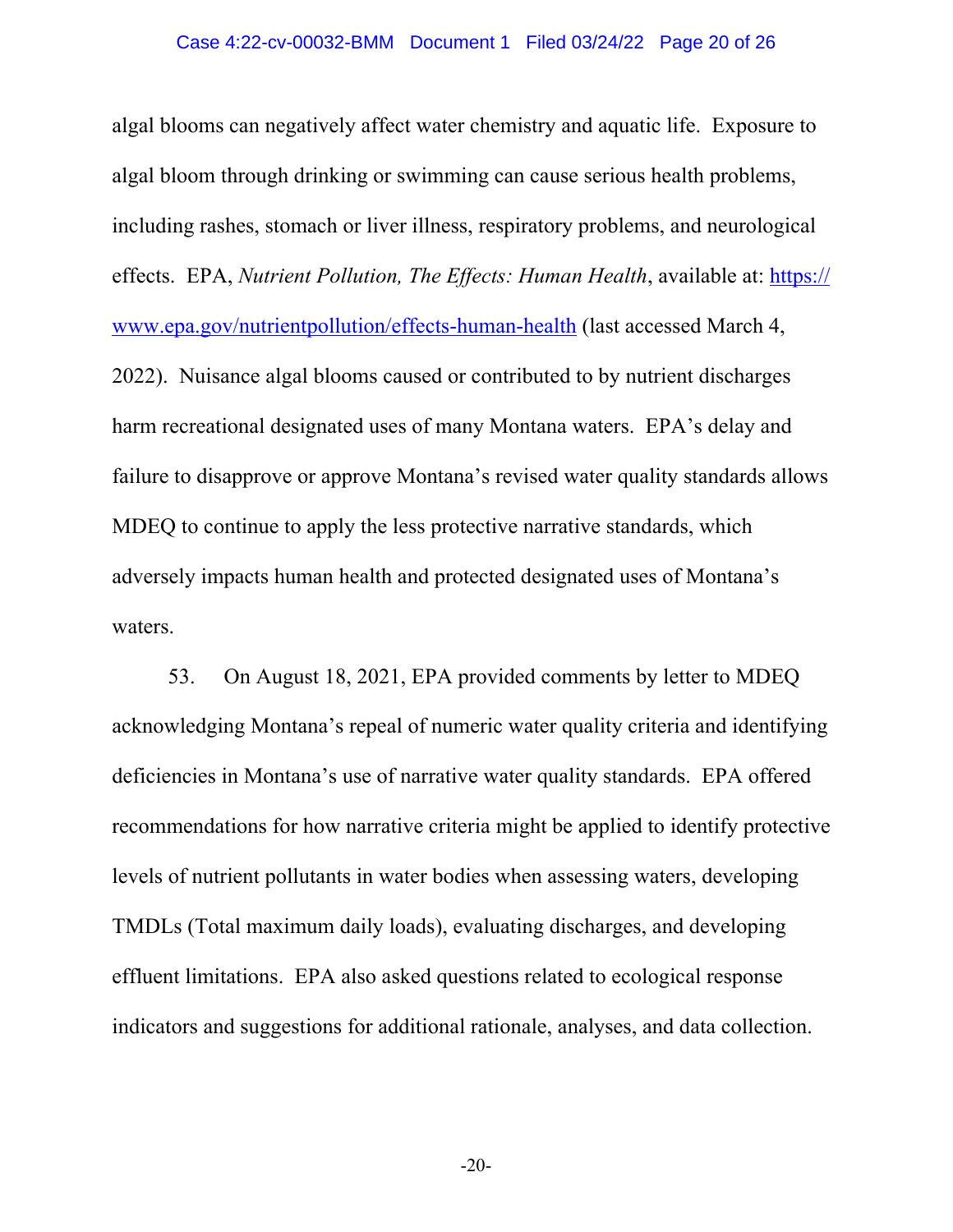54. As of the date of filing this complaint, EPA has not approved or disapproved Montana's revised water quality standards.

## FIRST CAUSE OF ACTION—EPA FAILED TO PERFORM ITS MANDATORY DUTY UNDER THE CLEAN WATER ACT; 33 U.S.C. § 1313

55. Waterkeeper realleges all preceding paragraphs.

56. EPA has a mandatory duty under the Clean Water Act to approve or disapprove Montana's revised water quality standards and to do so within a designated period of time. 33 U.S.C. § 1313(c)(3).

57. EPA received notice and submission of Montana's revised water quality standards in SB 358 no later than April 23, 2021. EPA received notice and submission of the Montana Governor's April 30, 2021 approval of Montana's revised water quality standards in SB 358 on or before May 24, 2021. EPA has acknowledged it is aware of and commented on Montana's revised water quality standards on or before August 18, 2021.

58. Montana's revisions to its nondegradation policy pursuant to SB 358 are codified at MCA 75-5-317(2)(u) and are currently being applied under state law, despite EPA not having reviewed or approved those revisions.

59. EPA has not performed its mandatory duty to approve or disapprove Montana's revised water quality standards within 60 days of submission. EPA's

-21-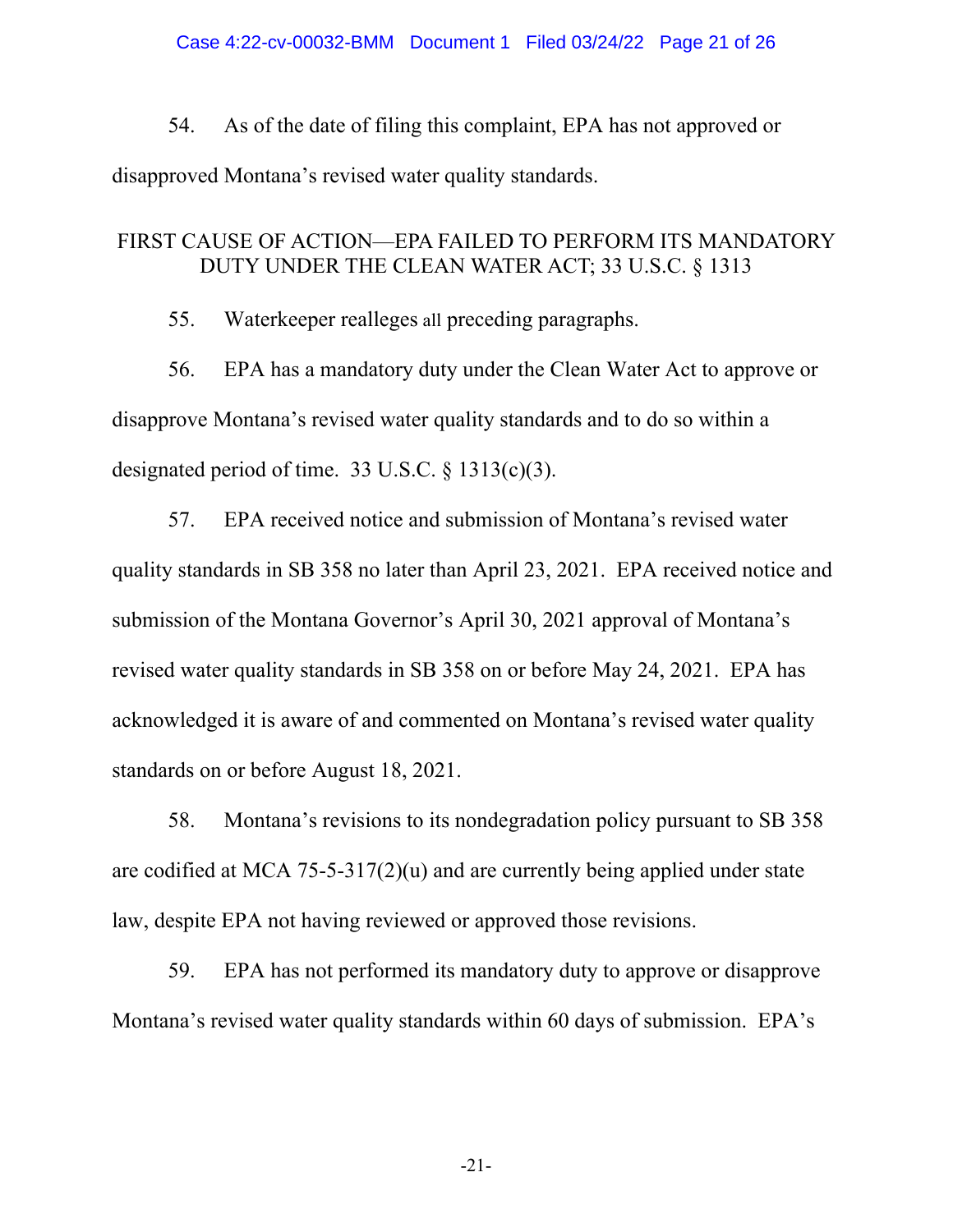failure to perform its mandatory duty is a violation of the Clean Water Act, 33 U.S.C. § 1313.

60. Based upon the foregoing and 33 U.S.C. § 1313, Waterkeeper is entitled to an order requiring EPA to immediately approve or disapprove Montana's revised water quality standards.

## SECOND CAUSE OF ACTION—EPA HAS UNLAWFULLY WITHHELD ACTION UNDER THE CLEAN WATER ACT

61. Waterkeeper realleges as if fully set forth herein, every allegation contained in the preceding paragraphs.

62. EPA has a mandatory duty under the Clean Water Act to approve or disapprove Montana's revised water quality standards and to do so within a designated period of time. 33 U.S.C.  $\S$  1313(c)(3) and (c)(4).

63. EPA's regulations implementing the Clean Water Act require states to submit revised standards to EPA for review "within 30 days of the final state action to adopt and certify the revised standard." 33 U.S.C.  $\S$  1313(c)(2)(A); 40 C.F.R. § 131.20(c).

64. Montana Governor Gianforte's approval of SB 358 is a final state action to adopt and certify the revised standard.

65. Montana has not submitted its revised water quality standards to EPA for approval.

-22-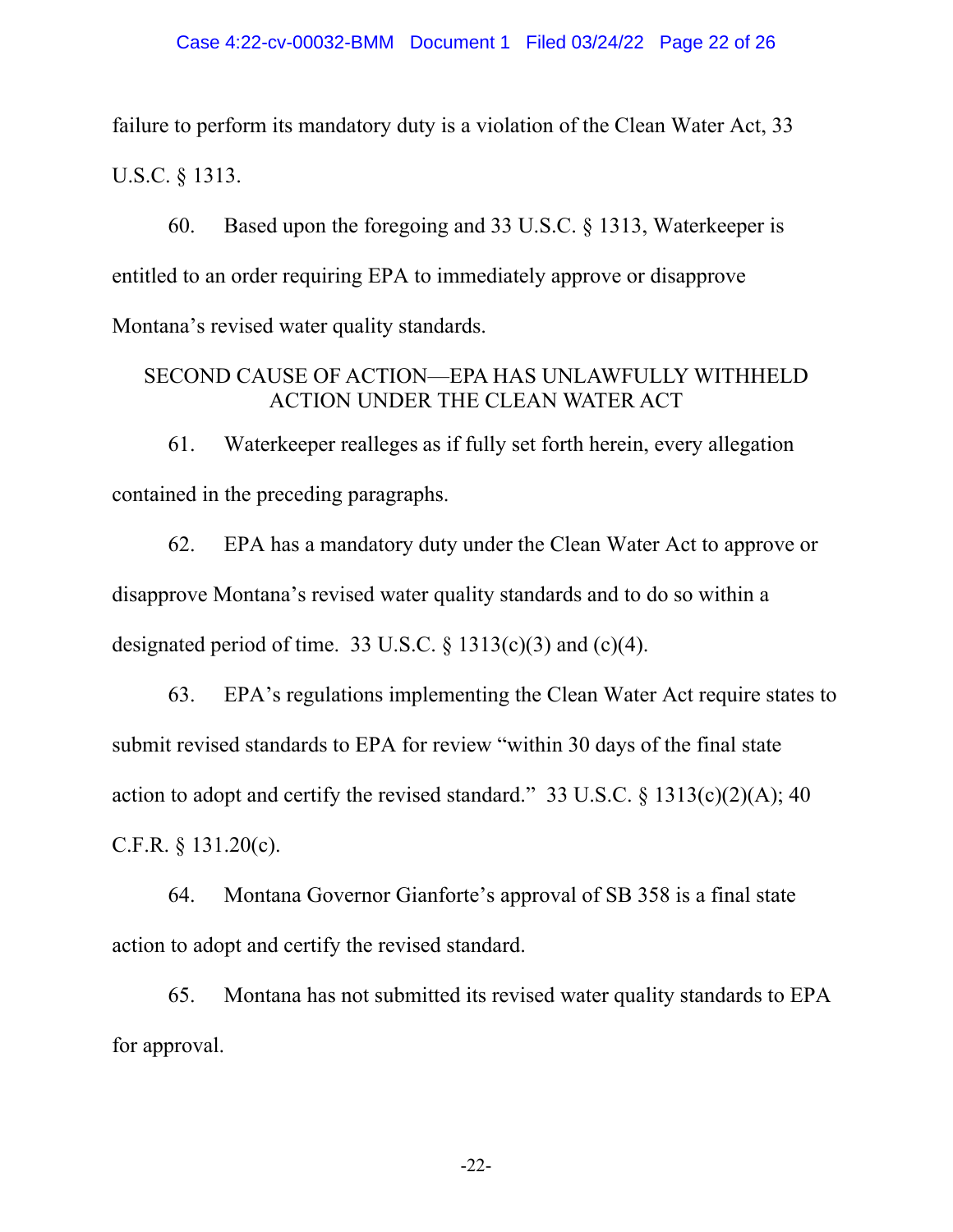### Case 4:22-cv-00032-BMM Document 1 Filed 03/24/22 Page 23 of 26

66. EPA received notice and submission of Montana's revised water quality standards in SB 358 no later than April 23, 2021, when Waterkeeper sent its letter to EPA. EPA received notice and submission of the Montana Governor's April 30, 2021 approval of Montana's revised water quality standards in SB 358 on or before May 24, 2021, when Waterkeeper filed its petition with EPA. EPA has acknowledged it is aware of and commented on Montana's revised water quality standards on or before August 18, 2021.

67. EPA has 60 days from the state's submission to approve or 90 days to disapprove the revised standards. 33 U.S.C. § 1313(c)(3) and (c)(4); 40 C.F.R. § 131.21(a). Where a state has not made the recommended changes within 90 days of notice, then EPA must "promptly" prepare and publish proposed federal regulations with a new or revised water quality standard and promulgate final regulations not later than 90 days after EPA publication of the proposed standard. 33 U.S.C. § 1313(c)(3) and (c)(4).

68. In any case where EPA determines that a revised water quality standard is necessary, EPA must "promptly" prepare and publish proposed federal regulations. 33 U.S.C. § 1313(c)(4)(B).

69. EPA's failure to approve or disapprove Montana's revised water quality standards is an action unlawfully withheld under the APA and the Clean Water Act's statutory deadlines. 33 U.S.C. § 1313; 5 U.S.C. §§ 706(1), 555(b).

-23-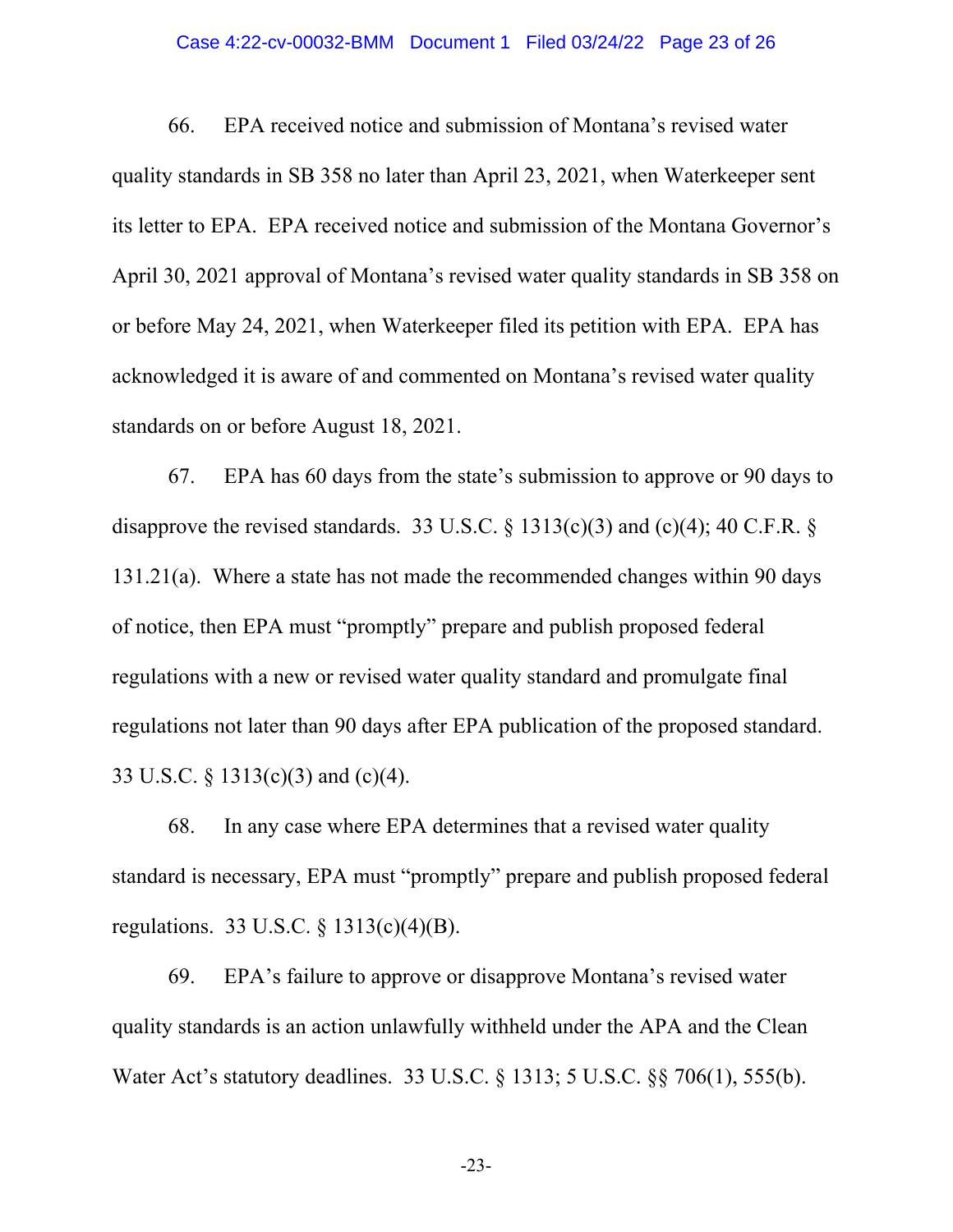70. Based upon the foregoing, Waterkeeper is entitled to an order requiring EPA to immediately approve or disapprove Montana's revised water quality standards.

## THIRD CAUSE OF ACTION—EPA HAS UNREASONABLY DELAYED OR FAILED TO ACT ON WATERKEEPER'S PETITION

71. Waterkeeper realleges as if fully set forth herein, every allegation contained in the preceding paragraphs.

72. As of the date of filing, EPA has had Waterkeeper's petition for over nine months. EPA considered and commented on Montana's revised water quality standards over six months ago, but has taken no action on Waterkeeper's petition.

73. The Clean Water Act gives EPA 60 days to review new or revised standards and up to 90 days to provide disapproval with information on how to correct deficient standards. Where a state has not made the recommended changes within 90 days of notice, then EPA must "promptly" prepare and publish proposed federal regulations with a new or revised water quality standard and promulgate final regulations not later than 90 days after EPA publication of the proposed standard. 33 U.S.C. § 1313(c)(3), (c)(4).

74. Defendant's unreasonable delay and failure to act violates the APA, which directs agencies to "within a reasonable time ... conclude a matter presented to it," 5 U.S.C. § 555(b), and which mandates that "[p]rompt notice shall be given of the denial in whole or in part of a written application, petition, or other request

-24-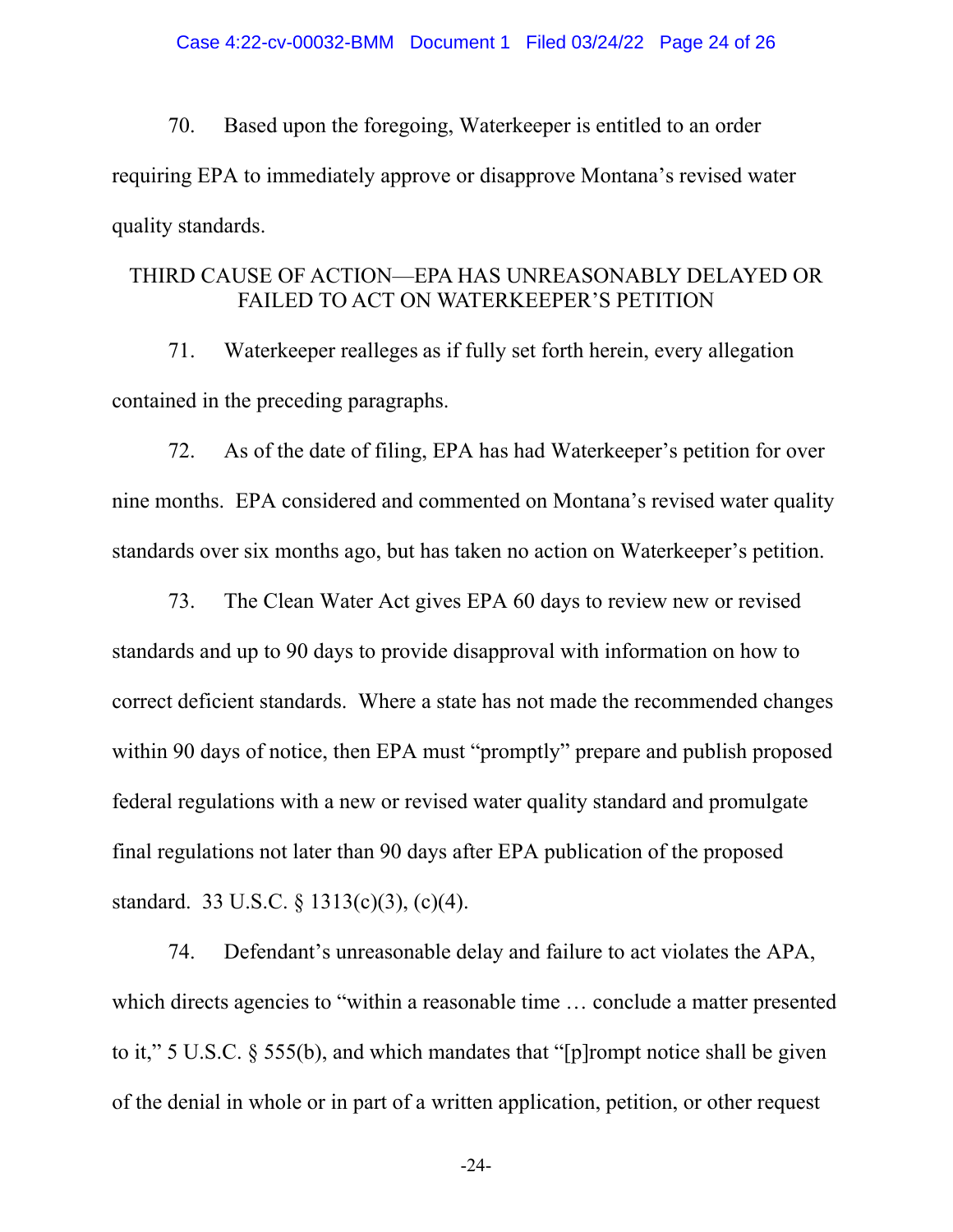of an interested person made in connection with any agency proceeding." *Id*. §  $555(e)$ .

75. The APA further mandates that the Court shall "compel agency action [] unreasonably delayed." *Id*. § 706(1).

76. Based upon the foregoing, Waterkeeper is entitled to an order requiring EPA to disapprove Montana's revised water quality standards and promulgate its own rulemaking that meets the requirements of the Clean Water Act.

# REQUEST FOR RELIEF

Based on the foregoing, Upper Missouri Waterkeeper requests the following relief:

1. A declaration that EPA is in violation of the Clean Water Act for its failure to approve or disapprove Montana's revised water quality standards;

2. A declaration that EPA's failure to approve or disapprove Montana's revised water quality standards is an unlawfully withheld action under the Clean Water Act's statutory deadlines;

3. A declaration that EPA has unreasonably delayed acting on Plaintiff's petition seeking EPA's disapproval of Montana's revised water quality standards;

4. An injunction requiring EPA to comply with the Clean Water Act by approving or disapproving Montana's revised water quality standards within 60

-25-